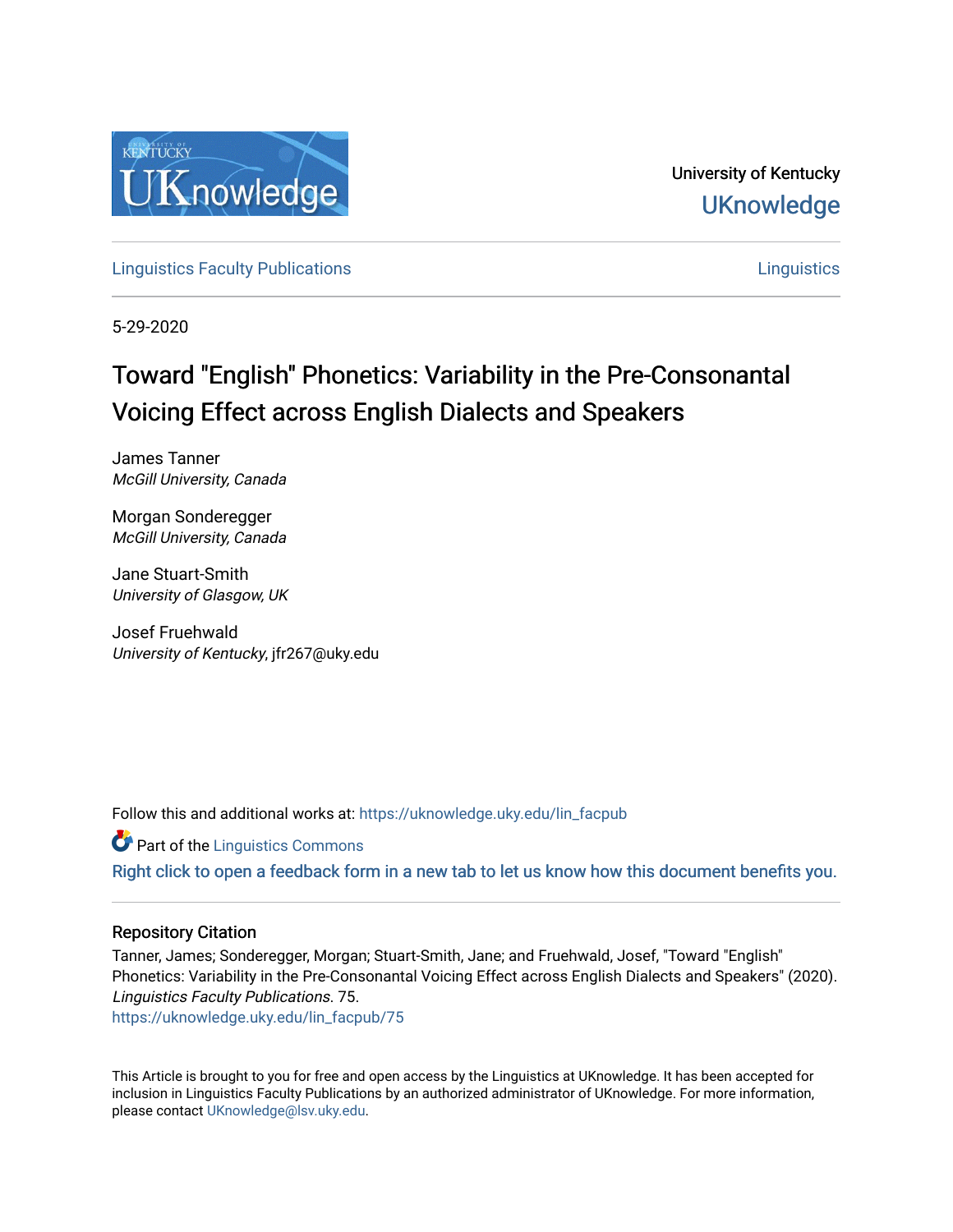# Toward "English" Phonetics: Variability in the Pre-Consonantal Voicing Effect across English Dialects and Speakers

Digital Object Identifier (DOI) https://doi.org/10.3389/frai.2020.00038

### Notes/Citation Information

Published in Frontiers in Artificial Intelligence, v. 3, article 38, p. 1-15.

© 2020 Tanner, Sonderegger, Stuart-Smith and Fruehwald.

This is an open-access article distributed under the terms of the [Creative Commons Attribution License](http://creativecommons.org/licenses/by/4.0/) [\(CC BY\)](http://creativecommons.org/licenses/by/4.0/). The use, distribution or reproduction in other forums is permitted, provided the original author(s) and the copyright owner(s) are credited and that the original publication in this journal is cited, in accordance with accepted academic practice. No use, distribution or reproduction is permitted which does not comply with these terms.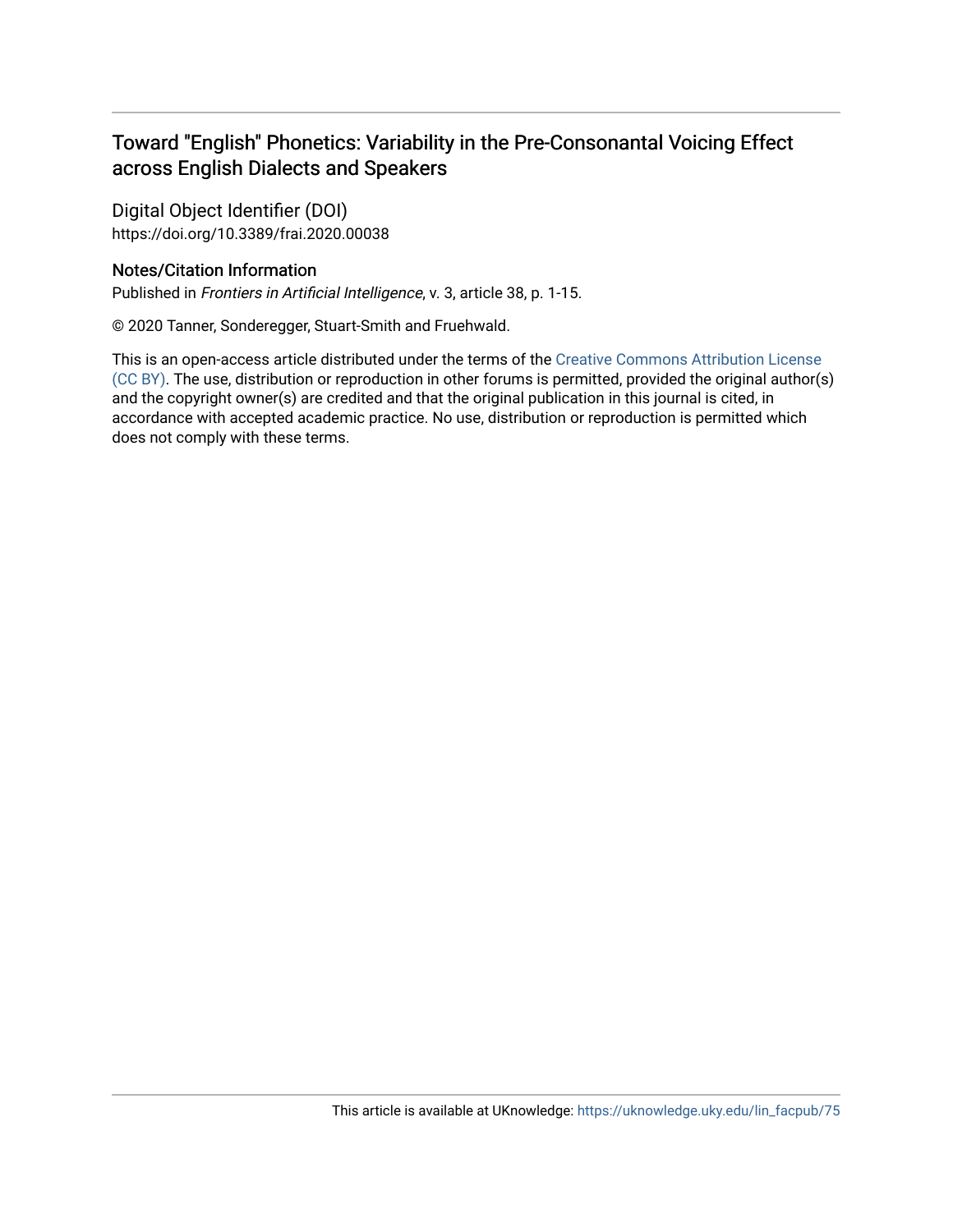



# Toward "English" Phonetics: [Variability in the Pre-consonantal](https://www.frontiersin.org/articles/10.3389/frai.2020.00038/full) Voicing Effect Across English Dialects and Speakers

#### [James Tanner](http://loop.frontiersin.org/people/677444/overview)1\*, [Morgan Sonderegger](http://loop.frontiersin.org/people/711243/overview)1, [Jane Stuart-Smith](http://loop.frontiersin.org/people/939731/overview)<sup>2</sup> and Josef Fruehwald<sup>3</sup>

*<sup>1</sup> Department of Linguistics, McGill University, Montreal, QC, Canada, <sup>2</sup> Glasgow University Laboratory of Phonetics, University of Glasgow, Glasgow, United Kingdom, <sup>3</sup> Department of Linguistics, University of Kentucky, Kentucky, KY, United States*

Recent advances in access to spoken-language corpora and development of speech processing tools have made possible the performance of "large-scale" phonetic and sociolinguistic research. This study illustrates the usefulness of such a large-scale approach—using data from multiple corpora across a range of English dialects, collected, and analyzed with the SPADE project—to examine how the pre-consonantal Voicing Effect (longer vowels before voiced than voiceless obstruents, in e.g., *bead* vs. *beat*) is realized in spontaneous speech, and varies across dialects and individual speakers. Compared with previous reports of controlled laboratory speech, the Voicing Effect was found to be substantially smaller in spontaneous speech, but still influenced by the expected range of phonetic factors. Dialects of English differed substantially from each other in the size of the Voicing Effect, whilst individual speakers varied little relative to their particular dialect. This study demonstrates the value of large-scale phonetic research as a means of developing our understanding of the structure of speech variability, and illustrates how large-scale studies, such as those carried out within SPADE, can be applied to other questions in phonetic and sociolinguistic research.

#### **OPEN ACCESS**

#### Edited by:

*Jack Grieve, University of Birmingham, United Kingdom*

#### Reviewed by:

*Joshua Waxman, Yeshiva University, United States George Bailey, University of York, United Kingdom*

\*Correspondence:

*James Tanner [james.tanner@mail.mcgill.ca](mailto:james.tanner@mail.mcgill.ca)*

#### Specialty section:

*This article was submitted to Language and Computation, a section of the journal Frontiers in Artificial Intelligence*

Received: *24 December 2019* Accepted: *01 May 2010* Published: *29 May 2020*

#### Citation:

*Tanner J, Sonderegger M, Stuart-Smith J and Fruehwald J (2020) Toward "English" Phonetics: Variability in the Pre-consonantal Voicing Effect Across English Dialects and Speakers. Front. Artif. Intell. 3:38. doi: [10.3389/frai.2020.00038](https://doi.org/10.3389/frai.2020.00038)* Keywords: voicing effect, English, phonetic variability, Bayesian modeling, dialectal variation, speaker variability

# 1. INTRODUCTION

There exist a large number of well-studied properties of speech that are known to vary across languages and communities of speakers, which have long been of interest to sociolinguists and phoneticians. One dimension of this variability, which is the focus of this study, is that of variation within languages: across dialects and their speakers. For example, the deletion of word-final /t/ and /d/ segments (in e.g., mist, missed) has been shown to vary across a wide range of dialects and speech communities (e.g., [Labov et al., 1968;](#page-15-0) [Guy, 1980;](#page-14-0) [Tagliamonte and Temple, 2005\)](#page-16-0), as have the dialect-specific realization of English vowels (e.g., [Thomas, 2001;](#page-16-1) [Clopper et al., 2005;](#page-14-1) [Labov et al.,](#page-15-1) [2006\)](#page-15-1), and variation in the degree of aspiration in English voiced and voiceless stops (e.g., [Docherty,](#page-14-2) [1992;](#page-14-2) [Stuart-Smith et al., 2015;](#page-15-2) [Sonderegger et al., 2017\)](#page-15-3). The study of this kind of variation provides a means of understanding the sources and structures of variability within languages: both in how particular dialects may systematically differ from each other, and how the variable realization of speech sounds maps to speakers' cognitive representation of language and speech [\(Liberman et al.,](#page-15-4) [1967;](#page-15-4) [Lisker, 1985;](#page-15-5) [Kleinschmidt, 2018\)](#page-15-6). Despite decades of research, however, there is much we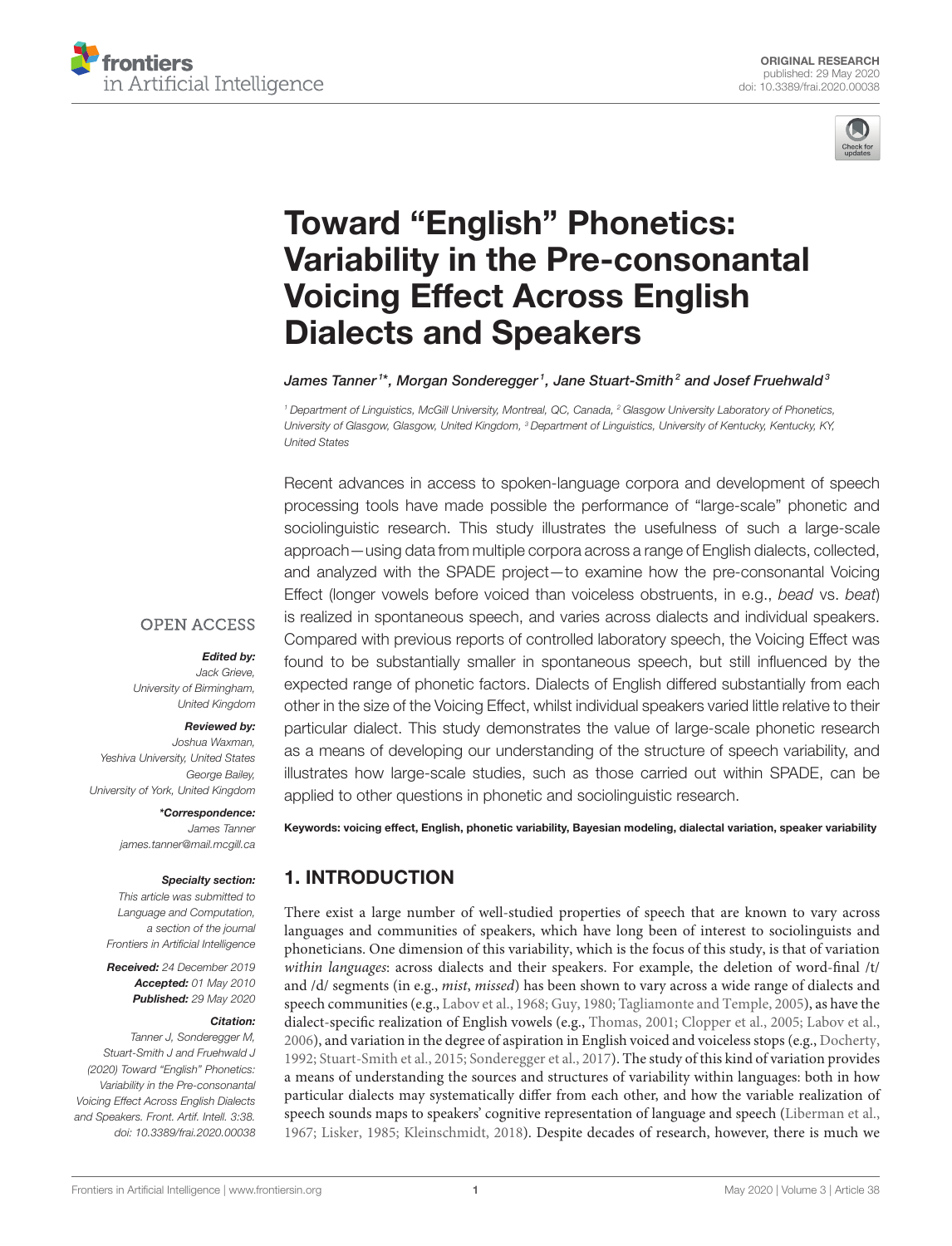do not know about the scope, extent, and structure of this kind of language-internal variability. Within the phonetic literature, most research has focused on highly-controlled speech styles in 'laboratory settings', generally focusing on a single dialect in each study; much of the work focusing on phonetic variability in spontaneous speech is on single dialects (e.g., [Ernestus et al.,](#page-14-3) [2015\)](#page-14-3). The sociolinguistic and dialectological literatures have often examined spontaneous speech, with some notable crossdialectal studies (e.g., [Clopper et al., 2005;](#page-14-1) [Labov et al., 2006;](#page-15-1) [Jacewicz and Fox, 2013\)](#page-15-7), but nonetheless primarily focus on variation in vowel quality. Increasingly, however, research within phonetics and sociophonetics is being performed at a larger scale across speech communities [\(Labov et al., 2006,](#page-15-1) [2013;](#page-15-8) Yuan et al., [2006,](#page-16-2) [2007;](#page-16-3) [Yuan and Liberman, 2014;](#page-16-4) [Coleman et al.,](#page-14-4) [2016;](#page-14-4) [Liberman, 2018\)](#page-15-9), driven by the development of new speech processing tools and data sharing agreements. This "large-scale" approach is applied here to one such well-studied variable, the pre-consonantal voicing effect, as a means of characterizing its degree and structure of variability in a single phonetic effect across English dialects and speakers.

The pre-consonantal voicing effect (henceforth Voicing Effect, VE) refers to vowels preceding voiced obstruents being consistently longer than their voiceless counterparts, such as the differences in beat-bead and mace-maze [\(House and Fairbanks,](#page-15-10) [1953;](#page-15-10) [House, 1961\)](#page-15-11). The VE has been reported—to greater or lesser extent—in a range of languages [\(Zimmerman and Sapon,](#page-16-5) [1958;](#page-16-5) [Chen, 1970\)](#page-14-5), though varies in size based on properties of the phonetic environment, such as whether the obstruent is a stop or fricative, the height of the vowel, and many others [\(Klatt, 1973;](#page-15-12) [Crystal and House, 1982;](#page-14-6) [Port and Dalby, 1982\)](#page-15-13). The evidence for the English VE to date is sourced predominantly from laboratory studies of highly-controlled speech, often in citation form, recorded from small numbers of often standard General American English speakers (e.g., [Rositzke, 1939;](#page-15-14) House and Fairbanks, [1953;](#page-15-10) [Peterson and Lehiste, 1960;](#page-15-15) [House, 1961;](#page-15-11) Crystal and House, [1982;](#page-14-6) [Luce and Charles-Luce, 1985\)](#page-15-16). On the basis of this evidence, the VE has been noted for being particularly large in English relative to other languages (Zimmerman and Sapon, [1958;](#page-16-5) [Chen, 1970\)](#page-14-5), and has long been suggested as a prominent cue to consonant voicing in English [\(Denes, 1955;](#page-14-7) [Klatt, 1973\)](#page-15-12). This in turn has motivated claims that the VE is learned in English, as opposed to being a low-level phonetic property in other languages [\(Fromkin, 1977;](#page-14-8) [Keating, 2006;](#page-15-17) [Solé,](#page-15-18) [2007\)](#page-15-18). At the same time, numerous questions about the nature and extent of the VE in English remain unexplored. In this study, we will examine the variability in the VE across a range of English dialects, focusing on the following two research questions: (1) how large is the VE as realized in spontaneous English speech? and (2) how much does the VE vary across dialects and speakers? In addressing these questions, we hope to gain insight into a number of open issues, including the extent to which there is a single "English" VE or whether dialects differ in the magnitude of the effect, as well as the range of VE sizes across individual speakers of a given dialect.

This paper answers these questions by taking a "large-scale" approach to the study of the VE. Concretely, this refers to the use of a large amount of acoustic data, collected from a large number of speakers across a range of English dialects. This analysis falls within the framework of the SPeech Across Dialects of English (SPADE) project [\(Sonderegger et al., 2019,](#page-15-19) [https://spade.glasgow.](https://spade.glasgow.ac.uk/) [ac.uk/\)](https://spade.glasgow.ac.uk/), which aims to consider phonetic and phonological variation in British and North American English across time and space through the use of automated acoustic analysis of features across English dialects occurring in many corpora. The methodological and research goals of the SPADE project are exemplified through this study of the English VE, specifically by the use of multiple corpora of diverse sources and structures, and the use of linguistic and acoustic analysis via the Integrated Speech Corpus ANalysis (ISCAN) tool [\(McAuliffe et al., 2019\)](#page-15-20), developed as part of the broader SPADE project. Both the volume and complexity of the resulting data and the goals of the study motivate the need for appropriately-flexible approaches to the statistical analysis: specifically, the data is statistically analyzed using Bayesian regression models [\(Carpenter et al., 2017\)](#page-14-9), which enable us to accurately estimate the size of the VE across dialects and speakers directly, whilst controlling for the complex nature of the spontaneous speech data.

The structure of this paper is as follows. Section 2 outlines previous work on the VE, and some of the outstanding questions related to our current understanding of its variability. Section 3 describes the data: the corpora of different dialects from SPADE. Sections 4, 5 describe the methodological approach: the process of acoustic and statistical analysis of the data. The results of this analysis are reported in section 6, and then discussed with respect to our specific research questions in section 7 and concluding in section 8.

## 2. THE VOICING EFFECT (VE)

The observation that vowels preceding voiced obstruents are consistently longer than before voiceless obstruents was first noted in early phonetics textbooks (e.g., [Sweet, 1880;](#page-16-6) [Kenyon, 1940;](#page-15-21) [Thomas, 1947;](#page-16-7) [Jones, 1948\)](#page-15-22) and in preliminary experimental work from the first half of the twentieth century [\(Heffner, 1937;](#page-14-10) [Rositzke, 1939;](#page-15-14) [Hibbitt, 1948\)](#page-14-11). Studies explicitly manipulating the VE in English observed an effect of around 1.45—that is, vowels before voiced consonants were longer than before voiceless consonants by a ratio of around 2:3 (House and Fairbanks, [1953;](#page-15-10) [House, 1961\)](#page-15-11), and this effect was a cue to the voicing of the obstruent [\(Denes, 1955;](#page-14-7) [Lisker, 1957;](#page-15-23) [Raphael,](#page-15-24) [1972\)](#page-15-24).

In these studies, VE was shown to be affected by consonant manner: namely, that fricatives showed a smaller or minimal VE compared to stops [\(Peterson and Lehiste, 1960\)](#page-15-15), and less-robustly cued the voicing of the final consonant [\(Raphael, 1972\)](#page-15-24). Initial studies of connected speech suggested that the size of the VE in this type of speech is more variable: VEs in carrier sentences are similar to those in isolated words [\(Luce and Charles-Luce,](#page-15-16) [1985\)](#page-15-16) [1](#page-3-0) whilst vowels in read or spontaneous speech exhibit smaller VE sizes of around 1.2, and a negligible VE for fricatives [\(Crystal and House, 1982;](#page-14-6) [Tauberer and Evanini, 2009\)](#page-16-8). VE size

<span id="page-3-0"></span><sup>&</sup>lt;sup>1</sup>[Harris and Umeda \(1974\)](#page-14-12), in their study of overall vowel duration, attribute this difference to a "mechanical" prosody as a consequence of numerous repetitions.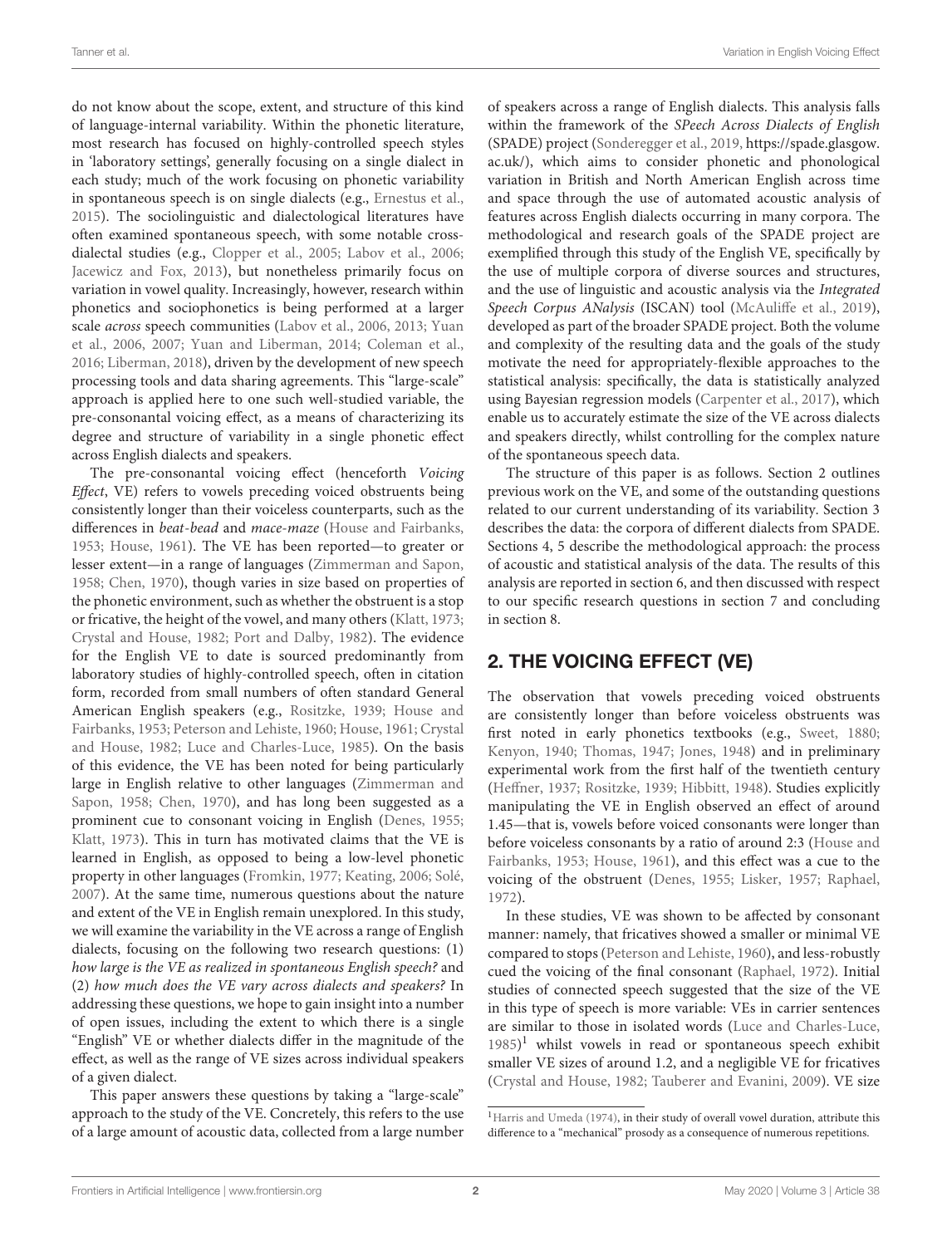is also modulated by the overall length of the vowel, which is hypothesized to be due to an intrinsic incompressibility of the vowel, limited by the minimal time required to perform the articulatory motor commands necessary for vowel production [\(Klatt, 1976\)](#page-15-25). This general suggestion has been supported by observations that VE is smaller for unstressed and phrase-medial vowels [\(Umeda, 1975;](#page-16-9) [Klatt, 1976\)](#page-15-25), and vowels produced at a faster speech rate [\(Crystal and House, 1982;](#page-14-6) [Cuartero, 2002\)](#page-14-13). The VE is thus modulated by a range of phonetic factors, and largely predict a reduction of VE size in instances where vowels are generally shorter; vowels that undergo "temporal compression" have a reduced capacity to maintain a large VE size, and so VE is minimized. As these effects have only been investigated in laboratory speech, it is not clear whether the size and direction of these effects are maintained in less-controlled spontaneous speech styles.

Examining the VE across languages, [Zimmerman and Sapon](#page-16-5) [\(1958\)](#page-16-5) first observed that whilst English speakers produced a robust VE, Spanish speakers did not modulate vowel length in the same way, though this study did not control for the syllabic structure of test items. Comparing across English, French, Russian, and Korean, [Chen \(1970\)](#page-14-5) observed that all four languages produced a VE size of at least 1.1, though all languages had different VE sizes (English  $= 1.63$ , French  $=$ 1.15, Russian  $= 1.22$ , Korean  $= 1.31$ ). This was interpreted as evidence that VE is a phonetically-driven effect with additional language-specific phonological specification [\(Fromkin, 1977\)](#page-14-8). [Mack \(1982\)](#page-15-26), comparing English and French monolinguals with bilinguals, observed that English monolinguals maintained a substantially larger VE than French monolinguals, whilst the French-English bilinguals also produced the shorter French-style pattern instead of adapting to the larger English VE pattern. [Keating \(1985\)](#page-15-27) suggested that VE is "phonetically-preferred," though ultimately controlled by the grammar of the particular language. English, then, is expected to have a larger VE than other languages, though it is not known if the English VE is of a comparable size in spontaneous speech.

The work discussed above has not differentiated between varieties of English, and cross-linguistic comparisons of VE have presumed that a single "English" VE size exists. Little work has focused on variation in VE across English dialects beyond a small number of studies on specific dialects. One dialect group of interest has been Scottish Englishes and the application of the Scottish Vowel Length Rule (SVLR), where vowels preceding voiced fricatives and morpheme boundaries are lengthened, whilst all other contexts have short vowels [\(Aitken, 1981\)](#page-14-14), and hence do not show the VE. In studies of the SVLR, some East Coast Scotland speakers show some evidence of the VE in production [\(Hewlett et al., 1999\)](#page-14-15), whilst VE-like patterns were not observed in spontaneous Glaswegian [\(Rathcke and Stuart-Smith, 2016\)](#page-15-28). On the other hand, studies of African American English (AAE) have claimed that voiced stops undergo categorical devoicing in this variety, which has resulted in additional vowel lengthing before voiced stops to maintain the pre-consonantal voicing contrast [\(Holt et al., 2016;](#page-15-29) [Farrington,](#page-14-16) [2018\)](#page-14-16). Only one study has previously compared the VE across English dialects in spontaneous speech. [Tauberer and Evanini](#page-16-8) [\(2009\)](#page-16-8), using interview data from the Atlas of North American English [\(Labov et al., 2006\)](#page-15-1), observe that North American English dialects vary in their VE values, ranging from 1.02 to 1.33, and that dialects with shorter vowels on average (New York City) also show a smaller-than-average VE size (1.13). Moreover, despite recognition that individual speakers may exhibit variability in their VE sizes [\(Rositzke, 1939;](#page-15-14) [Summers, 1987\)](#page-16-10), no study has formally examined the extent of variability across speakers, nor how dialects may differ in the degree of VE variability amongst its speakers. The two patterns observed for Scottish and African American English suggest that English dialects can maintain relatively "small" (or no), and "large" VEs, respectively; we know little about the degree of VE variability beyond these dialects without a controlled study across multiple English varieties, which is one of the goals of this study.

Whilst a large number of studies on the VE have provided useful information for its realization in English and other languages, there are still a range of outstanding questions that can be addressed through a large-scale cross-dialectal approach. To what extent is the VE a learned property of a given language, compared with an automatic consequence of low-level phonetic structure? Much of the discussion with respect to variation in VE has revolved around differences across languages [\(Chen,](#page-14-5) [1970;](#page-14-5) [Keating, 1985\)](#page-15-27), which may differ both in their phonetic realization of segments but also the phonological representation of those segments. In this sense, examining VE variability internal to a language (i.e., across dialects) potentially avoids this problem; the specification of phonological categories—here, the voicing status of final obstruents—are expected be largely consistent within a language, meaning that language-internal variability may be driven by only differences in phonetic implementation.

Little is known about how English dialects may vary in their implementation of the VE, and so a range of possibilities exist for how dialects might compare. One possibility is that, with the exception of varieties with specific phonological rules interacting with the VE, dialects might cluster around a single "English" VE value, potentially of the size reported in the previous literature. Such a finding would support the previous approach in the literature, in terms of English compared to other languages, and suggest that dialects do not differ in how the final voicing contrast is phonetically implemented. Alternatively, dialects may differ gradiently from each other, and so may show a continuum of possible dialect-specific VE sizes. If dialects do differ in their VE size in this way, this would suggest that the previous literature on the VE in "English" accounts for just a fraction of the possible VE realizations across English, and would provide evidence that individual English dialects differ in their phonetic implementation of an otherwise "phonological" contrast [\(Keating, 1984,](#page-15-30) [1985\)](#page-15-27).

Similarly, little is known about how individual speakers vary in the VE, and what the overall distribution of speaker VE sizes is. Synchronic variability across speakers is one of the key inputs to sound change [\(Ohala, 1989;](#page-15-31) [Baker et al., 2011\)](#page-14-17), and also defines the limits of a speech community, i.e., speakers who share sociolinguistic norms in terms of production and social evaluation (e.g., [Labov, 1972\)](#page-15-32). Whilst dialects may differ in the realization of segments or the application of phonological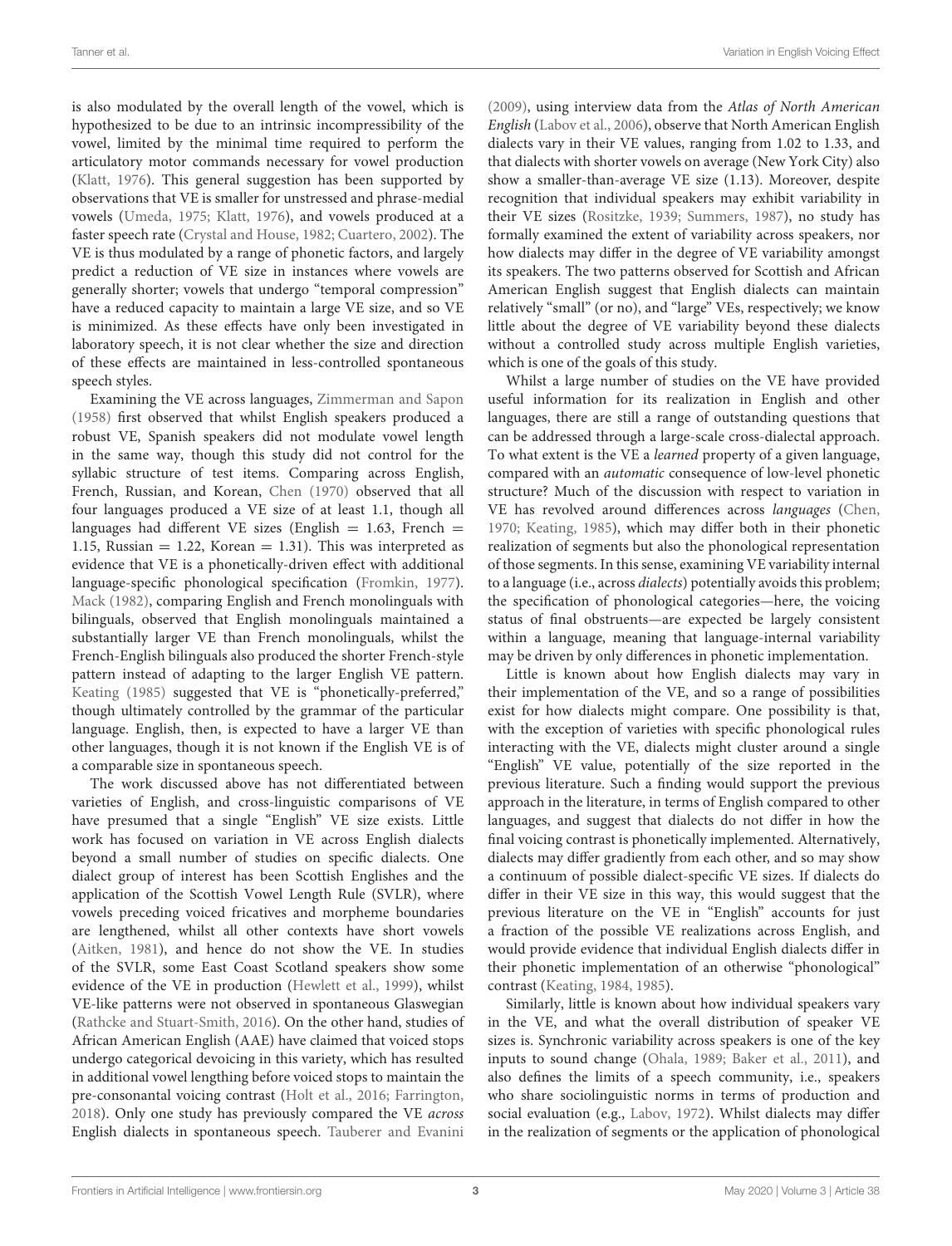processes, dialect-internal variability is potentially more limited if a phonetic alternation such as the VE is critical to speech community membership.

# 3. DATA FOR THIS STUDY

The varieties of English included in this study are from North America, Great Britain, and Ireland. For the purposes of this study, North American dialects refer to the regions of the United States and Canada outlined in The Atlas of North American English, which is based around phonetic, not lexical, differences between geographic regions [\(Labov et al., 2006;](#page-15-1) [Boberg, 2018\)](#page-14-18). For Canadian data specifically, the primary distinction was made between "urban" and "rural" speakers, based on its relative importance noted in comparison to much weaker geographic distinctions, at least for the corpus which makes up most Canadian data in this study (Rosen and Skriver, [2015\)](#page-15-33). Within the British and Irish groups, dialects from England in this study are defined in terms of Trudgill's dialectal groupings [\(Trudgill, 1999\)](#page-16-11), which groups regions in terms of both phonological and lexical similarity. Due to the lack of geographical metadata for speakers from Ireland and Wales, these dialects were simply coded as "Ireland" and "Wales" directly. Scottish Englishes are grouped based on information from The Scottish National Dictionary<sup>[2](#page-5-0)</sup>. The data used in this study comes from the SPADE project, which aims to bring together and analyze over 40 speech corpora covering English speech across North America, the United Kingdom, and Ireland. In this study, we analyze data from 15 of these corpora, which together cover 30 different English dialects from these regions, comprised of speech from interviews, conversations, and reading passages. A basic description of each of these corpora is given below, outlining the type of speech and phonetic alignment tools used.

• Audio British National Corpus (AudioBNC, [Coleman et al.,](#page-14-19) [2012\)](#page-14-19): The spoken sections of the British National Corpus, originally containing speech from over 1,000 speakers. However, due to a range of recording issues (e.g., overlapping speech, background noise, microphone interference), a large portion of the corpus is inaccurately aligned. In order to define a subset of the AudioBNC which maximizes the accuracy of the alignment, utterances were kept if they met a number of criteria: the utterance length was greater than one second, that the utterance contained at least two words, that the mean harmonics-to-noise ratio of the recording was at least 5.6, and that the mean difference in segmental boundaries between the alignment and a re-alignment with the Montreal Forced Aligner (MFA, [McAuliffe et al., 2017a\)](#page-15-34) was at most [3](#page-5-1)0  $\text{ms}^3$ . 50 TextGrids from the remaining data were manually checked and deemed to be as approximately accurate as that of normal forced-alignment.

- Brains in Dialogue [\(Solanki, 2017\)](#page-15-35): recordings of 24 female Glaswegian speakers producing spontaneous speech in a laboratory setting. There are 12 recordings for each speaker, which were aligned with LaBB-CAT [\(Fromont and Hay, 2012\)](#page-14-20).
- Buckeye [\(Pitt et al., 2007\)](#page-15-36): spontaneous interview speech of 40 speakers from Columbus Ohio, recorded in 1990s– 2000s. The Buckeye corpus is hand-corrected with phonetic transcription labels: these were converted back to phonological transcriptions in order to be comparable with data from the other corpora.
- Corpus of Regional African American Language (CORAAL, [Kendall and Farrington, 2018\)](#page-15-37): spontaneous sociolinguistic interviews with 100 AAE speakers from Washington DC, Rochester NY, and Princeville NC, recorded between 1968 and 2016, and aligned with the MFA.
- Doubletalk [\(Geng et al., 2013\)](#page-14-21): recordings of paired speakers carrying out a variety of tasks in order to elicit a range of styles/registers in a discourse/interactive situation. Ten speakers make up five pairs where one member is a speaker of Southern Standard British English and the other member is a speaker of Scottish English.
- Hastings [\(Holmes-Elliott, 2015\)](#page-14-22): recordings of sociolinguistic interviews with 46 speakers from Hastings in the south east of England, male and female, aged from 8 to 90, aligned using FAVE [\(Rosenfelder et al., 2014\)](#page-15-38).
- International Corpus of English—Canada (ICE-Canada, [Greenbaum and Nelson, 1996\)](#page-14-23): interview and broadcast speech of Canadian English, recorded in the 1990s across Canada, and aligned using the MFA. Speaker dialect was defined in terms of their city or town of origin. In this study, we coded a speaker as "urban" if their birthplace was a large Canadian city.
- Canadian Prairies [\(Rosen and Skriver, 2015\)](#page-15-33): Spontaneous sociolinguistic interviews, recorded between 2010 and 2016, with speakers of varying ethnic backgrounds from the provinces of Alberta and Manitoba, conducted as part of the Language in the Prairies project, and was aligned using the MFA.
- Modern RP [\(Fabricius, 2000\)](#page-14-24): reading passages by Cambridge University students recorded in 1990s and 2000s. The speakers were chosen for having upper middle-class backgrounds as defined by at least one parent having a professional occupation along with the speaker also having attended private schooling. The data used in this study come from a reading passage aligned with FAVE.
- Philadelphia Neighborhood Corpus (PNC, Labov and Rosenfelder, [2011\)](#page-15-39): sociolinguistic interviews with 419 speakers from Philadelphia, recorded between 1973 and 2013, and were aligned with FAVE.
- Raleigh [\(Dodsworth and Kohn, 2012\)](#page-14-25): semi-structured sociolinguistic interviews of 59 White English speakers in Raleigh, North Carolina, born between 1955 and 1989, and aligned with the MFA.
- Santa Barbara [\(Bois et al., 2000\)](#page-14-26): spontaneous US English speech, recorded in the 1990s and 2000s, from a range of speakers of different regions, genders, ages, and social backgrounds.

<span id="page-5-0"></span><sup>&</sup>lt;sup>2</sup>Part of The Dictionary of the Scots Language [\(https://dsl.ac.uk/\)](https://dsl.ac.uk/).

<span id="page-5-1"></span><sup>&</sup>lt;sup>3</sup>We are grateful to Michael Goodale for designing and performing this filtering protocol.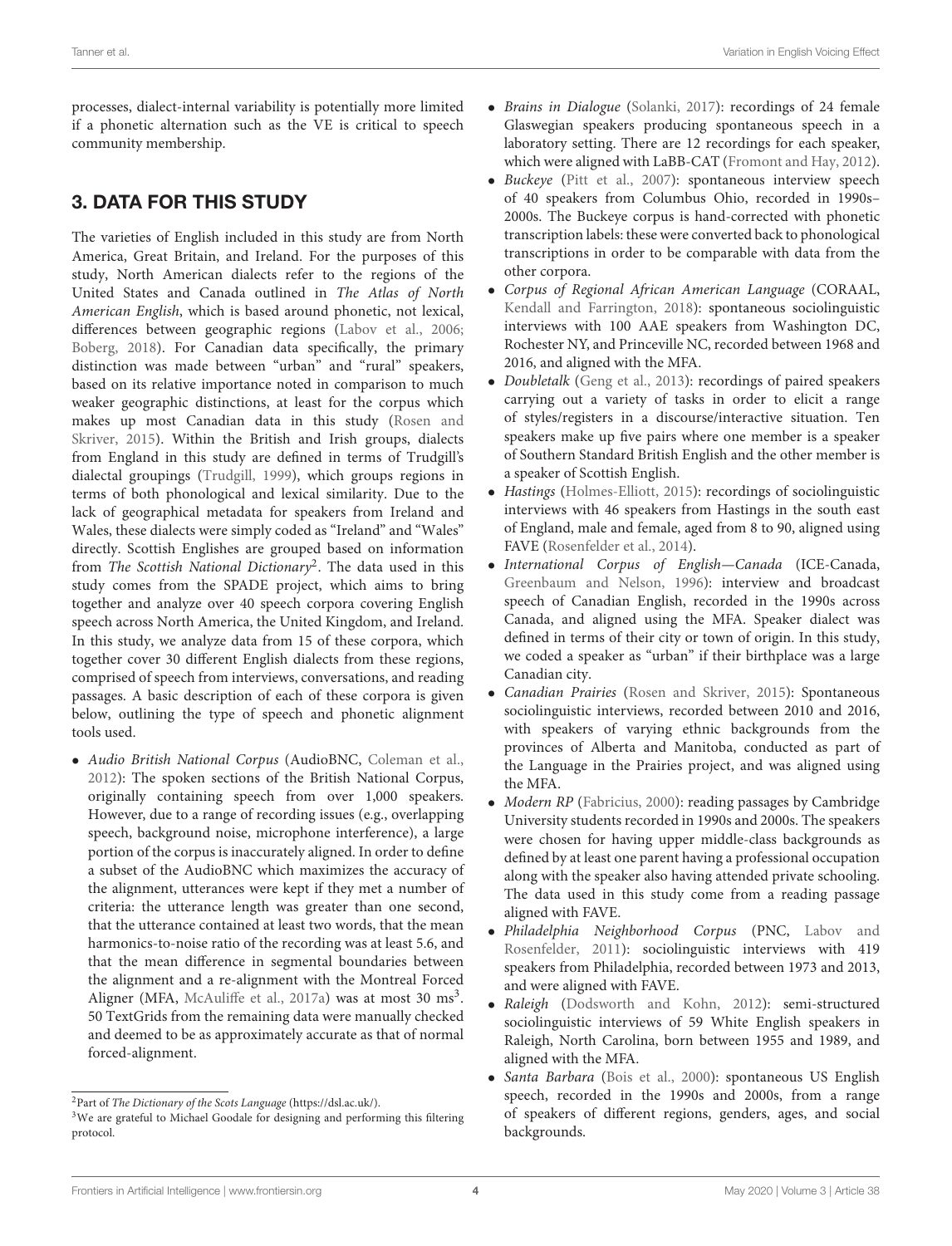- The Scottish Corpus of Texts and Speech (SCOTS, Anderson et al., [2007\)](#page-14-27): approximately 1,300 written and spoken texts (23% spoken), ranging from informal conversations, interviews, etc. Most spoken texts were recorded since 2000.
- Sounds of the City (SOTC, [Stuart-Smith et al., 2017\)](#page-15-40): vernacular and standard Glaswegian from 142 speakers over 4 decades (1970s–2000s), collected from historical archives and sociolinguistic surveys, aligned using LaBB-CAT.
- Switchboard [\(Godfrey et al., 1992\)](#page-14-28): 2,400 spontaneous telephone conversations between random participants from the multiple dialect regions in the United States on a variety of topics, containing data from around 500 speakers.

The goals of this study are to examine the size and variability in the English VE in spontaneous speech, and in variation in the VE across dialects and individual speakers. Specifically, the kind of dialectal variability being addressed in this study is that of regional variability: variability by race or ethnicity is not being directly considered in this study, with the exception of three African American English varieties, given the particular observations about AAE with respect to the VE [\(Holt et al.,](#page-15-29) [2016;](#page-15-29) [Farrington, 2018\)](#page-14-16). This study also does not focus on differences according to age, either age-grading or apparent/realtime change in the VE over time; only speech data recorded since 1990s was included; the other data recorded prior to 1990 was excluded from further analysis. Analysis of the role of age and time in the VE in these English dialects remains a subject for future study.

# 4. DATA ANALYSIS

Having collected and organized the speech data into dialects, it is then possible to extract and acoustically analyze the data in the study: that is, going from raw data (audio and transcription files) to datasets which can be statistically analyzed. As the corpora differ in their formats—the phone labels used, organization of speaker data, etc.—modifying the acoustic analysis procedure for each different corpus format would be both labor and timeintensive, as well as increase the risk that the analysis itself differed across corpora. In order to standardize the acoustic analysis across corpora, the Integrated Speech Corpus Analysis (ISCAN) tool was developed for use in this kind of cross-dialectal study in the context of the SPADE project. This section provides a brief overview of the ISCAN system: see [McAuliffe et al.](#page-15-41) [\(2017b,](#page-15-41) [2019\)](#page-15-20) and the ISCAN documentation page for details of the implementation<sup>[4](#page-6-0)</sup>.

The process of deriving a dataset from raw corpus files consists of three major steps. In the first step, individual speech corpora (in the form of sets of audio-transcription pairs) are imported into a graph database format, where each transcription file is minimally composed of word and phone boundaries (e.g., word-level and phone-level tiers in a TextGrid), and these word-phone relationships are structurally-defined in the database (i.e., that each phone belongs to a word). Importers have been developed for a range of standard automatic aligners,

including all formats of corpora described in section 3. Corpora, represented in database format, can then be further enriched with additional structure, measurements, and linguistic information. For example, utterances can be defined as groups of words (separated silence of a specified length, e.g., 150 ms), syllables can be defined as a property between groups of adjacent phones. Once the database has been enriched with utterance and syllable information, speech rate (often defined as syllables per second within an utterance) can be calculated and included in the database. Similarly, information about words (such as frequency) or speakers (such as gender, age, dialect etc.) can be added to the corpus from metadata files. Once a corpus has been sufficiently enriched with linguistic and acoustic information, it is then possible to perform a query on the corpus at a given level of analysis. This level of analysis refers to the level of the hierarchy on which the resulting datafile should use as the main level of observation, for example individual phones, syllables, or utterances. Filters can be applied to a query to restrict it to the particular contexts of interest, for example, including only syllables occurring at the right edge of an utterance, or vowels followed by a specific subset of phone types (e.g., obstruents). Finally, the resulting query can then be exported into a data format (currently CSV only) for further analysis.

Each corpus was processed using the ISCAN software pipeline, and then combined into a single "master" dataset, containing all phonetic, dialect, and speaker information from all of the analyzed corpora necessary to carry out the analysis of the VE below. As the vowel duration annotations from the corpora (except for Buckeye) were created via forced alignment with a minimum duration of 10 ms and a time-step of 30 ms, any token with a vowel duration below 50 ms was excluded from further study, as is common in acoustic studies of vowel formants to exclude heavily reduced vowels [\(Dodsworth, 2013;](#page-14-29) [Fruehwald, 2013\)](#page-14-30). To reduce the additional prosodic and stress effects on vowel duration, the study only included vowels from monosyllabic words occurring phrase-finally, where a phrase is defined as a chunk of speech separated by 150 ms of silence. Raw speech rate was calculated as syllables per second within a phrase, from which two separate speech rates were derived. First, a mean speech rate for each speaker was calculated, which reflects whether a speaker is a "fast" or "slow" speaker overall. From that mean speech rate, a local speech rate was calculated as the raw rate for the utterance subtracted from the given speaker's mean. This local speech rate can be interpreted as how fast or slow that speaker produced the vowel within that particular phrase relative to their average speech rate [\(Sonderegger et al., 2017;](#page-15-3) [Cohen Priva and Gleason, 2018\)](#page-14-31). Word frequency was defined using the SUBTLEX-US dataset [\(Brysbaert and New, 2009\)](#page-14-32). The final dataset contained 229,406 vowel tokens (1,485 word types) from 1,964 speakers from 30 English dialects. **[Table 1](#page-7-0)** shows the number of speakers and tokens for each dialect, and how many speakers/tokens were derived from each speech corpus.

# 5. STATISTICAL ANALYSIS

The research goals of this study focus on the size and variability of the VE in English spontaneous speech, and how the VE

<span id="page-6-0"></span><sup>4</sup><https://iscan.readthedocs.io/>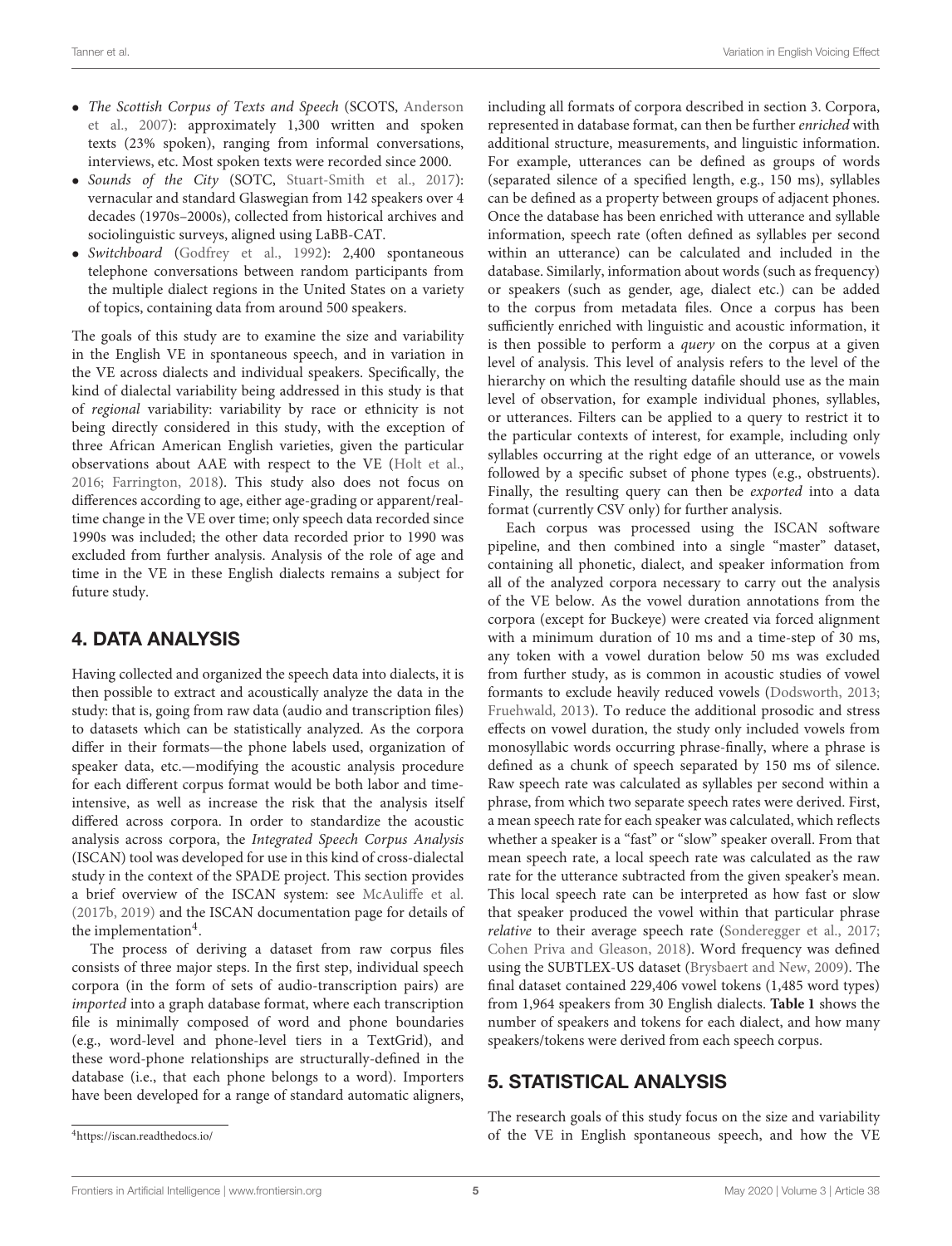#### <span id="page-7-0"></span>TABLE 1 | Number of speakers and tokens per dialect (left), and by corpora from which each dialect was derived.

| Region                   | <b>Dialect</b>              | n Speakers | n tokens | Corpus                   | n speakers     | n tokens |
|--------------------------|-----------------------------|------------|----------|--------------------------|----------------|----------|
| North America            | Canada (rural)              | 52         | 9,313    | <b>Canadian Prairies</b> | 44             | 8,316    |
|                          |                             |            |          | ICE-Canada               | 8              | 997      |
|                          | Canada (urban)              | 64         | 12,124   | <b>Canadian Prairies</b> | 56             | 11,939   |
|                          |                             |            |          | ICE-Canada               | 8              | 185      |
|                          | Midwest US                  | 40         | 5,567    | <b>Buckeye</b>           | 40             | 5,567    |
|                          | New England                 | 24         | 1,336    | Santa Barbara            | $\overline{7}$ | 174      |
|                          |                             |            |          | Switchboard              | 17             | 1,162    |
|                          | North Midland US            | 46         | 3,084    | Switchboard              | 46             | 3,084    |
|                          | Northern Cities US          | 21         | 1,377    | Santa Barbara            | 21             | 1,377    |
|                          | Northern US                 | 58         | 3,086    | Switchboard              | 58             | 3,086    |
|                          | <b>NYC</b>                  | 25         | 1,477    | Santa Barbara            | 6              | 158      |
|                          |                             |            |          | Switchboard              | 19             | 1,319    |
|                          | Philadelphia                | 371        | 59,581   | <b>PNC</b>               | 371            | 59,581   |
|                          | Princeville NC (AAE)        | 71         | 6,759    | CORAAL                   | 17             | 6,759    |
|                          | Raleigh US                  | 92         | 3,282    | Raleigh                  | 92             | 3,282    |
|                          | Rochester NY (AAE)          | 14         | 6,308    | CORAAL                   | 14             | 6,308    |
|                          | South Midland US            | 108        | 8,188    | Switchboard              | 108            | 8,188    |
|                          | Southern US                 | 44         | 2,738    | Santa Barbara            | 6              | 345      |
|                          |                             |            |          | Switchboard              | 38             | 2,393    |
|                          | Washington DC (AAE)         | 50         | 21,205   | CORAAL                   | 50             | 21,205   |
|                          | Western US                  | 100        | 5,456    | Santa Barbara            | 50             | 2,900    |
|                          |                             |            |          | Switchboard              | 50             | 2,556    |
| United Kingdom & Ireland | Central Scotland            | 24         | 2,426    | <b>SCOTS</b>             | 24             | 2,426    |
|                          | East Central England        | 51         | 2544     | Audio BNC                | 51             | 2,544    |
|                          | East England                | 229        | 20,727   | Audio BNC                | 132            | 6,622    |
|                          |                             |            |          | Doubletalk               | 5              | 726      |
|                          |                             |            |          | Hastings                 | 44             | 12,642   |
|                          |                             |            |          | ModernRP                 | 48             | 737      |
|                          | Edinburgh                   | 18         | 1,148    | <b>SCOTS</b>             | 18             | 1148     |
|                          | Glasgow                     | 177        | 33,938   | Brains in Dialogue       | 23             | 9,210    |
|                          |                             |            |          | <b>SCOTS</b>             | 27             | 2,294    |
|                          |                             |            |          | <b>SOTC</b>              | 127            | 2,2434   |
|                          | Insular Scotland            | 8          | 351      | <b>SCOTS</b>             | 8              | 351      |
|                          | Ireland                     | 19         | 624      | Audio BNC                | 19             | 624      |
|                          | Lower North England         | 60         | 3,325    | Audio BNC                | 60             | 3,325    |
|                          | North East England          | 17         | 488      | Audio BNC                | 17             | 488      |
|                          | Northern Scotland & Islands | 33         | 2280     | <b>SCOTS</b>             | 33             | 2,280    |
|                          | Scotland                    | 70         | 3,468    | Audio BNC                | 65             | 2,633    |
|                          |                             |            |          | Doubletalk               | 5              | 835      |
|                          | South West England          | 50         | 2,067    | Audio BNC                | 50             | 2,067    |
|                          | Wales                       | 41         | 2,524    | Audio BNC                | 41             | 2,524    |
|                          | West Central England        | 41         | 2,615    | Audio BNC                | 41             | 2,615    |
| Total                    |                             | 1,964      | 229,406  |                          |                |          |

varies across dialects and speakers. These goals motivate an approach of estimating the size of the VE in these contexts, rather than testing whether the VE "exists" or not. Whilst controlled laboratory experiments are explicitly designed to balance across these contexts (by including matching numbers of tokens with stops vs. fricatives, using words with similar

frequency, etc.), spontaneous speech taken from corpora is rarely balanced in this sense: some speakers speak more than others, have different conversations leading to some combinations of segments occurring infrequently relative to others, speakers manage properties of their speech (such as speech rate) for communicative purposes which are generally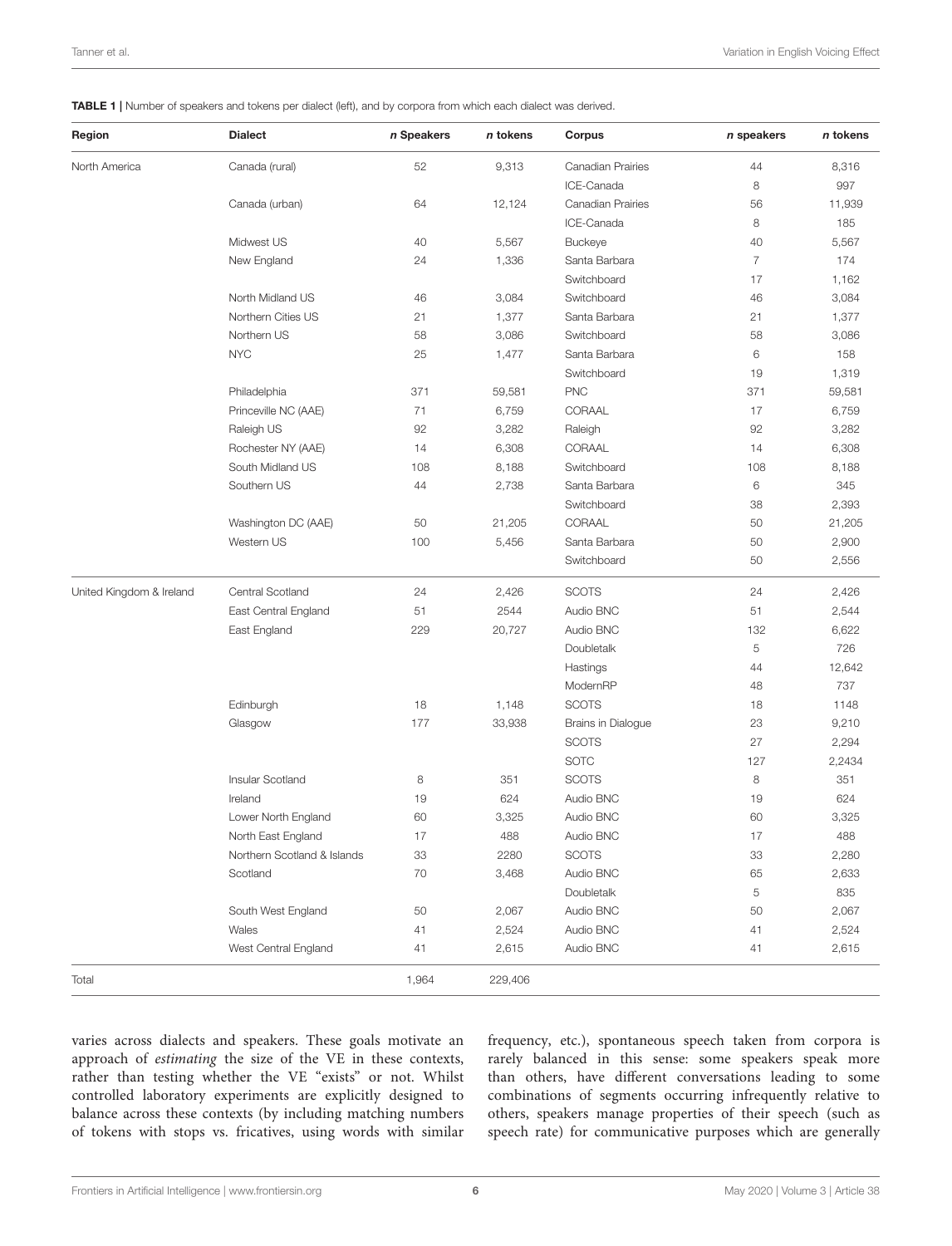absent in laboratory studies. In trying to obtain an accurate estimate of the VE (or indeed any other linguistic property), the unbalanced nature of spontaneous speech motivates the need for a statistical approach where individual factors of interest (e.g., obstruent manner of articulation, dialects, etc.) can be explored whilst controlling for the influence of other effects. This approach—the use of multiple regression to model corpus data is now common in phonetics and sociolinguistic research (e.g., [Tagliamonte and Baayen, 2012;](#page-16-12) [Roettger et al., 2019\)](#page-15-42), but has not, to our knowledge, been used to analyze multiple levels of variability in the VE.

In this study, this approach to estimation is performed using Bayesian regression modeling. Whilst other multifactorial statistical models would also be valid, Bayesian models provide us with some advantages that make the goal of estimating the size of the VE easier. Mixed-models are ideal for use in this study, as these capture variability at multiple levels (the VE overall, across dialects, across speakers) and this variability is of direct interest for our research questions. Bayesian mixed models resemble more traditional linear mixed-effects (LME) models approaches commonly used in linguistic and phonetic research, such as those performed with the lme4 package [\(Bates et al., 2015\)](#page-14-33), though differ in a few key respects. First, Bayesian models make it easy to calculate the range of possible VE sizes in each context, as opposed to a single value that would be output in LME models: whilst LME models provide ranges for "fixed" effects (across all dialects/speakers), Bayesian models provide a range of possible sizes for each level (i.e., an individual dialect). In a Bayesian model, all parameters (coefficients) in the model are assumed to have a prior distribution of possible values, reflecting which effect sizes are believed to be more or less likely, before examining the data itself. The output of a Bayesian model is a set of posterior distributions, which result from combining the priors and the likelihood of observing the data. Each model parameter has its own posterior distribution, which each represent the range of values for that parameter that is consistent with both the modeled data, conditioned on prior expectations about likely values, and the structure of the model itself. Bayesian models are wellsuited to the task in this study, as they allow for flexible fitting of model parameters, and allow the complex random-effects structures which are often recommended for fitting statisticallyconservative models [\(Barr et al., 2013\)](#page-14-34), but which often fail to converge in LME models [\(Nicenboim and Vasishth, 2016\)](#page-15-43). See [Vasishth et al. \(2018\)](#page-16-13) for an introduction to Bayesian modeling applied to phonetic research.

A Bayesian mixed model of log-transformed vowel duration was fit using brms [\(Bürkner, 2018\)](#page-14-35): a R-based front-end for the Stan programming language [\(Carpenter et al., 2017\)](#page-14-9), containing the following population-level ("fixed effects") predictors: the **voicing** and **manner** of the following obstruent, vowel **height** (high vs. non-high), the lexical **class** of the word (lexical vs. functional), both **mean** and **local** speech rates, and lexical **frequency**. To observe how compression of the vowel influences VE size, interactions between all of these factors with obstruent voicing were also included. The continuous predictors (both speech rates, frequency), were centered and divided by two standard deviations [\(Gelman and Hill, 2007\)](#page-14-36). The two-level factors (obstruent voicing, manner, vowel height, lexical class) were converted into binary (0,1) values and then centered.

The group-level ("random effects") structure of the model contained the complete set of model predictors for both dialects and speakers, nested within dialects. These terms capture two kinds of variability in the VE size: for each individual dialect, as well as the degree of variability across speakers—the nesting of speaker term inside dialects can be interpreted as capturing the variability in the size of the VE across speakers within a given dialect. Given the expectation that both the overall vowel duration (represented by the intercept) and the manner of the obstruent would affect the size of the VE, correlation terms between the intercept and both the consonant voicing and manner predictors, as well as for the interaction between the voicing and manner predictors, were included for both dialects and speakers. Random intercepts were included for words and phoneme labels, also nested within dialects. The model was fit using 8,000 samples across 4 Markov chains (2000/2000 warmup/sample split per chain) and was fit with weakly informative "regularizing" priors [\(Nicenboim and Vasishth,](#page-15-43) [2016;](#page-15-43) [Vasishth et al., 2018\)](#page-16-13): the intercept prior used a normal distribution with a mean of 0 and a standard deviation of 1 [written as *Normal*(0, 1)]; the other fixed effects parameters used Normal(0, 0.5) priors, with the exception of the obstruent voicing parameter which used a Normal(0.1, 0.2) prior<sup>[5](#page-8-0)</sup>. The group-level (for dialects, speakers) parameters used the brms default prior of a half Student's t-distribution with 3 degrees of freedom and a scale parameter of 10. The correlations between group-level effects used the LKJ [\(Lewandowski et al., 2009\)](#page-15-44) with  $\zeta = 2$ , which gives lower prior probability to perfect  $(-1/1)$  correlations, as recommended by [Vasishth et al. \(2018\)](#page-16-13).

# 6. RESULTS

The results in this study will be reported in the context of the two main research questions concerning VE variability (1) in spontaneous speech, and (2) across English dialects and individual speakers. The results are reported for each effect in terms of the median value with 95% credible intervals (CrIs), and the probability of that effect's direction. These values enable us to understand the size of the effect (i.e., the change in vowel duration) and the confidence in the effect's predicted direction. The strength of evidence for an effect is distinct from the strength of the effect itself: to value the strength of evidence for an effect, we follow the recommendations of [Nicenboim and Vasishth](#page-15-43) [\(2016\)](#page-15-43) and consider there to be strong evidence of an effect if the 95% credible interval does not include 0, and weak evidence for an effect if 0 is within the 95% CrI but the probability of the effect's direction is at least 95% (i.e., that there is <5% probability that the effect changes direction). Evaluating the strength of an effect

<span id="page-8-0"></span><sup>&</sup>lt;sup>5</sup>The values chosen for the obstruent voicing parameter reflect the decision to allow a wide range of possible VE sizes, including values both above and below those reported in the previous literature. A sensitivity analysis was performed using an additional model fit with a "uniform" flat prior for the obstruent voicing parameter, which returned VE values differing by an order of 10−<sup>3</sup> , suggesting that the decision for the weakly-informative prior did not adversely affect the reported results.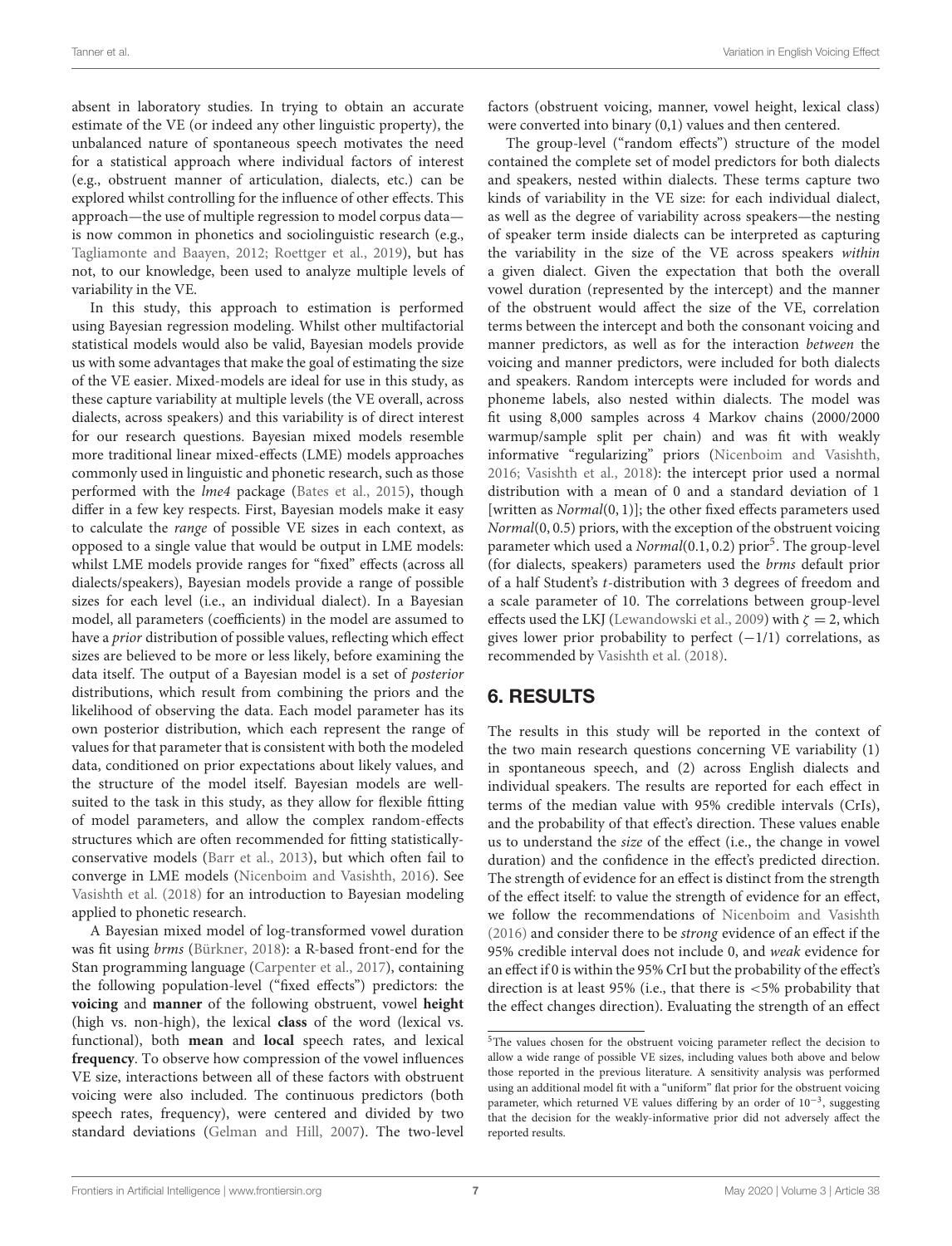<span id="page-9-0"></span>

| <b>TABLE 2</b>   Posterior mean $(\hat{\beta})$ , estimated error, upper & lower credible intervals, |
|------------------------------------------------------------------------------------------------------|
| and posterior probability of the direction of each population-level parameter                        |
| included in the model of log-transformed vowel duration.                                             |

| Parameter           | $\beta$ | Est.Error | 95% Crl          | $Pr(\hat{\beta} \leq 0)$ |
|---------------------|---------|-----------|------------------|--------------------------|
| Intercept           | $-1.99$ | 0.02      | [-2.03, -1.96]   | 1                        |
| Obstruent voicing   | 0.14    | 0.03      | [0.09, 0.19]     | 1                        |
| Obstruent manner    | 0.05    | 0.02      | [0.02, 0.08]     | 1                        |
| Vowel height        | $-0.22$ | 0.02      | [-0.25, -0.18]   | 1                        |
| Lexical class       | $-0.14$ | 0.03      | $[-0.21, -0.08]$ | 1                        |
| Speech rate (mean)  | $-0.22$ | 0.01      | $[-0.24, -0.20]$ |                          |
| Speech rate (local) | $-0.28$ | 0.01      | [-0.30, -0.26]   |                          |
| Lexical frequency   | $-0.05$ | 0.01      | [-0.08, -0.03]   | 1                        |
| Voicing: Manner     | $-0.04$ | 0.03      | $[-0.10, 0.02]$  | 0.91                     |
| Voicing: Height     | 0.07    | 0.02      | [0.02, 0.11]     | 1                        |
| Voicing: Class      | $-0.07$ | 0.03      | $[-0.13, 0.00]$  | 0.97                     |
| Voicing: Mean rate  | $-0.01$ | 0.01      | $[-0.03, 0.01]$  | 0.77                     |
| Voicing: Local rate | $-0.06$ | 0.01      | $[-0.08, -0.03]$ | 1                        |
| Voicing: Frequency  | $-0.07$ | 0.02      | $[-0.11, -0.03]$ | 1                        |

is determined with respect to effect sizes previously reported for laboratory (e.g., [House and Fairbanks, 1953;](#page-15-10) [House, 1961\)](#page-15-11) and connected speech [\(Crystal and House, 1982;](#page-14-6) Tauberer and Evanini, [2009\)](#page-16-8). The degree of variability across dialects can be compared with the findings of [Tauberer and Evanini \(2009\)](#page-16-8); as there is no known comparison for speaker variability, this will be compared to variability across dialects as an initial benchmark.

### 6.1. The Voicing Effect in Spontaneous Speech

**[Table 2](#page-9-0)** reports the population-level ("fixed") effects for each parameter in the fitted model. The "overall" VE size averaging across dialects, which is between 1.09 and 1.2, is estimated to be smaller than reported in previous laboratory studies ( $\hat{\beta} = 0.14$ , CrI = [0.09, 0.19], Pr( $\hat{\beta} > 0$ ) = 1)<sup>[6](#page-9-1)</sup> and more consistent with VE sizes reported in studies of connected and spontaneous speech [\(Crystal and House, 1982;](#page-14-6) [Tauberer and Evanini, 2009\)](#page-16-8).

Looking at how the overall VE size for all dialects is modulated by phonetic context, there is weak evidence that the manner of the following obstruent modulates VE size ( $\hat{\beta} = -0.04$ , CrI =  $[-0.10, 0.02]$ , Pr( $\hat{\beta}$  < 0) = 0.91): whilst stops appear to have a larger VE size (**[Figure 1](#page-10-0)**, top left), the uncertainty in VE size for each obstruent manner (represented by the spread of the credible intervals) suggests that it is possible there is no difference in VE size between both obstruent manners. Whilst high vowels are shown to be shorter than non-high vowels overall ( $\hat{\beta} = -0.22$ , CrI =  $[-0.25, -0.18]$ , Pr( $\hat{\beta} < 0$ ) = 1), there is strong evidence that high vowels have a larger VE than non-high vowels ( $\hat{\beta}$  = 0.07, CrI = [0.02, 0.11],  $Pr(\hat{\beta} > 0) = 1$ ). There is a similarly strong effect for lexical class ( $\hat{\beta} = -0.07$ , CrI = [-0.13, 0.00],  $Pr(\hat{\beta} < 0) = 0.97$ , where functional words have smaller VEs than

open-class lexical items (**[Figure 1](#page-10-0)**, top right). Lexical frequency also has a strong and evident effect on VE size ( $\hat{\beta} = -0.07$ , CrI =  $[-0.11, -0.03]$ ,  $Pr(\hat{\beta} < 0) = 1$ ), where higher-frequency words have smaller VEs than their lower-frequency counterparts (**[Figure 1](#page-10-0)**, bottom left), whilst local speech rate also reduces VE size ( $\hat{\beta} = -0.06$ , CrI = [-0.08, -0.03], Pr( $\hat{\beta} < 0$ ) = 1; [Figure 1](#page-10-0), bottom middle). For mean speaking rate, however, the effect on VE is both small with weak evidence ( $\hat{\beta} = -0.01$ , CrI = [-0.03, 0.01],  $Pr(\hat{\beta} < 0) = 0.77$ : this is reflected in **[Figure 1](#page-10-0)** (bottom right), where the difference between faster and slower speakers has a negligible effect on VE size. These results generally suggest that shorter vowels (within-speaker) tend to have smaller VE sizes, consistent with the temporal compression account [\(Klatt,](#page-15-12) [1973\)](#page-15-12): the apparent exception to this is the relationship between VE size and vowel height, which is addressed in section 7.

## 6.2. Voicing Effect Across Dialects and Speakers

Turning to dialectal variability in VE, we observe that the dialect variation in VE (the dialect-level standard deviation,  $\hat{\sigma}_{diabet}$ ) is between 0.07 and 0.12: this can be interpreted as meaning that the difference in VE size between a "low" and "high" VE dialect is between 32 and 61%[7](#page-9-2) (**[Table 3](#page-10-1)**). This is comparable with the range of possible values for the overall VE (between 0.09 and 0.19, **[Table 2](#page-9-0)**, row 2). To understand whether this constitutes a "large" degree of variability, one metric is to assess whether a "low VE" dialect would actually have a reversed effect direction (voiceless > voiced), which is tested by subtracting  $2 \times \hat{\sigma}_{dialect}$  from the overall VE size and comparing to 0. There is little evidence that dialects differ enough to change direction ( $\hat{\beta} = -0.05$ , CrI = [-0.09, 0],  $Pr(\hat{\beta} > 0) = 0.06$ , which suggests that whilst individual dialects differ in the size of the VE, no dialect fully differs in the direction of the effect (i.e., no dialect's credible interval is fully negative).

Another way of understanding the degree of dialectal variability in VE is to examine the predicted VE for individual dialects. As shown in **[Figure 2](#page-11-0)**, dialects appear to differ gradiently from each other, ranging from dialects with effectively-null VE to those with strong evidence for large VEs. The Scottish dialects of Central Scotland and Edinburgh have VEs of at most 1.06 and 1.09, respectively, based on their upper credible interval value, whilst their median values (indicated by the points in **[Figure 2](#page-11-0)**) indicate that the most likely VE size is around 0 (Central Scotland:  $\hat{\beta} = 0.99$ , CrI = [0.93, 1.06]; Edinburgh:  $\hat{\beta} = 1.01$ ,  $CrI = [0.93, 1.09]$ : indeed, all Scottish dialects have a predicted VE size of 1.16 at the highest, with most of these having median values <1.1 (**[Table 4](#page-12-0)**). North American dialects, in contrast, all have robustly positive VE values (no credible interval crosses the 0 line) and are generally larger than the British and Irish variants, shown by the position of red (North American) and blue (United Kingdom and Ireland) points respectively in **[Figure 2](#page-11-0)**. In particular, the AAE dialects have the largest VEs in the sample, which are all robustly larger than the average "English" VE size (Rochester NY:  $\hat{\beta} = 1.35$ , CrI = [1.27, 1.44]; Princeville NC:  $\hat{\beta} =$ 

<span id="page-9-1"></span> $^6\mathrm{As}$  vowel duration was log-transformed prior to fitting, effects are interpreted by taking the exponent of the model parameter's value, e.g.,  $e^{0.19}$ =1.2, which refers to a vowel duration increase of 20%.

<span id="page-9-2"></span><sup>&</sup>lt;sup>7</sup>The value is multiplied by 4 to get the 95% range of values =  $2\hat{\sigma}_{dialect}$  for both sides of the distribution  $= 0.28$ , which is then back-transformed from log via the exponential function =  $e^{0.28}$  = 1.32.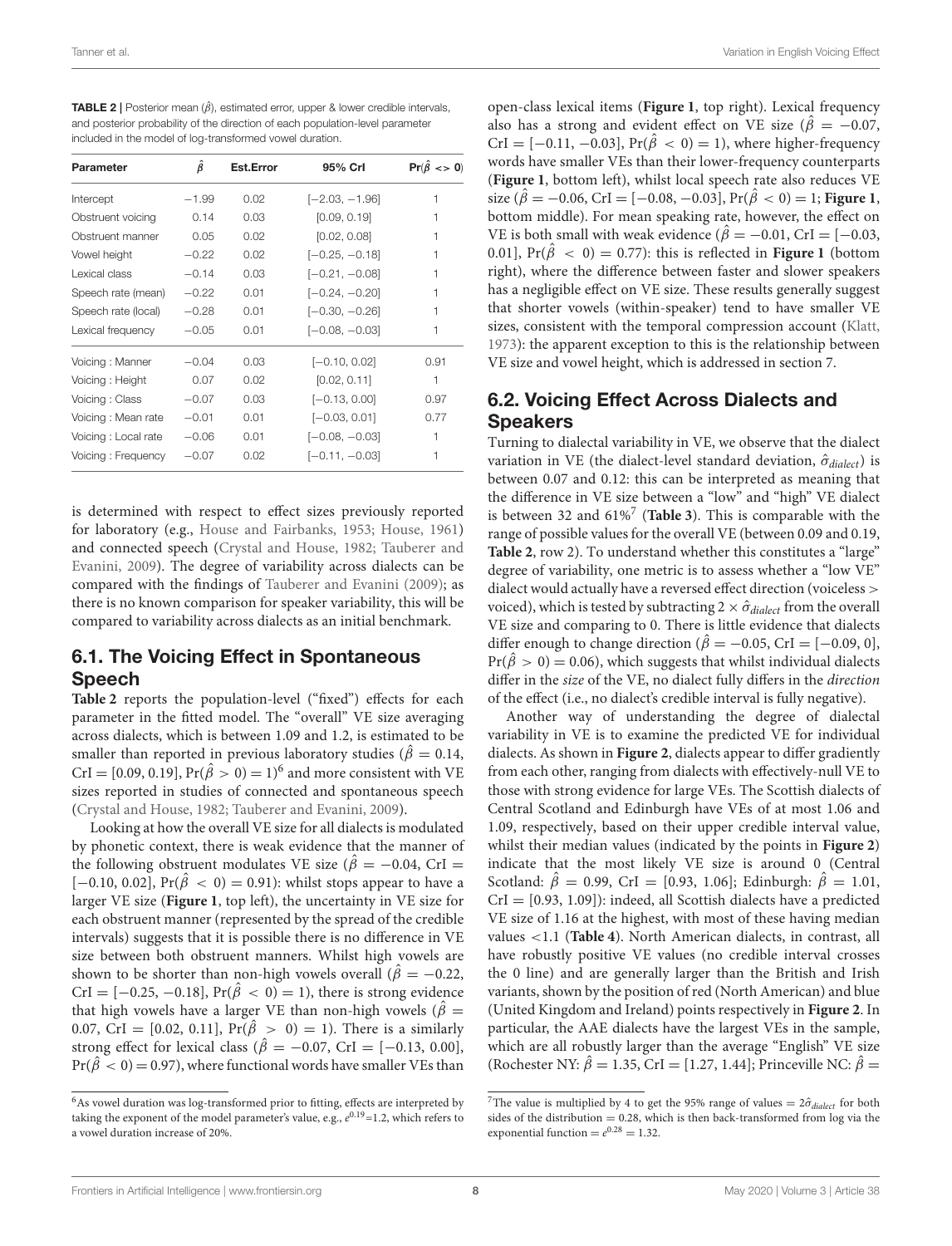

<span id="page-10-0"></span>FIGURE 1 | Modulation of VE size in different phonetic contexts: obstruent manner (Top Left), vowel height (Top Middle), lexical class (Top Right), frequency (Bottom Left), local (Bottom Middle), and mean (Bottom Right) speech rates. Points and error bars indicate the posterior mean value with 95% credible intervals, whilst holding all other predictors at their average values. Dashed line indicates no difference between vowels preceding voiced or voiceless consonants. For continuous predictors (frequency, speech rates), the estimate VE size is shown at three values for clarity.

<span id="page-10-1"></span>**TABLE 3** | Posterior mean ( $\hat{\sigma}$ ), estimated error, and 95% credible intervals for dialect and speaker-level parameters related to obstruent voicing included in the model of log-transformed vowel duration.

| Level          | Parameter                | $\hat{\sigma}$ | Est.Error | 95% Crl      |
|----------------|--------------------------|----------------|-----------|--------------|
| <b>Dialect</b> | Intercept                | 0.05           | 0.01      | [0.03, 0.07] |
|                | <b>Obstruent Voicing</b> | 0.09           | 0.01      | [0.07, 0.12] |
|                | Voicing: Manner          | 0.12           | 0.02      | [0.09, 0.16] |
|                | Voicing: Height          | 0.04           | 0.01      | [0.01, 0.06] |
|                | Voicing: Class           | 0.06           | 0.01      | [0.04, 0.09] |
|                | Voicing: Mean Rate       | 0.02           | 0.01      | [0.00, 0.05] |
|                | Voicing: Local Rate      | 0.05           | 0.01      | [0.03, 0.07] |
| Speaker        | Intercept                | 0.10           | 0.00      | [0.09, 0.10] |
|                | <b>Obstruent Voicing</b> | 0.08           | 0.00      | [0.07, 0.08] |
|                | Voicing: Height          | 0.11           | 0.01      | [0.10, 0.12] |
|                | Voicing: Manner          | 0.11           | 0.01      | [0.100.13]   |
|                | Voicing: Class           | 0.13           | 0.01      | [0.11, 0.14] |
|                | Voicing: Local Rate      | 0.09           | 0.01      | [0.08, 0.11] |

1.39, CrI = [1.31, 1.48]; Washington DC:  $\hat{\beta} = 1.49$ , CrI = [1.42, 1.56]): this is consistent with previous studies of studies on AAE, which posit that final devoicing of word-final voiced obstruents results in compensatory vowel lengthening [\(Holt et al., 2016;](#page-15-29) [Farrington, 2018\)](#page-14-16).

Turning to variability in VE across individual speakers, we observe that speakers are estimated to vary within-dialect by between 0.07 and 0.08 ( $\hat{\sigma}_{speaker} = 0.08$ , CrI = [0.07, 0.08]), meaning that speakers differ in their VE ratios by between 32 and 37% (**[Table 3](#page-10-1)**). To put this value in context and get an impression of the size of variability across speakers, this value is compared with the degree of variability across dialects. **[Figure 3](#page-12-1)** illustrates how likely the model deems different degrees of by-speaker and by-dialect variability: highest probability (darker shading) lies where by-dialect variability is greater than by-speaker variability. By the metric of between-dialect variability, **[Figure 3](#page-12-1)** illustrates that whilst dialects differ in VE size, individual speakers vary little from their dialect-specific baseline value.

## 7. DISCUSSION

The findings from this study will be discussed with respect to the two research questions: (1) how the VE is realized in spontaneous speech, and (2) how the VE varies across dialects and speakers. The VE in English is often considered to be substantially larger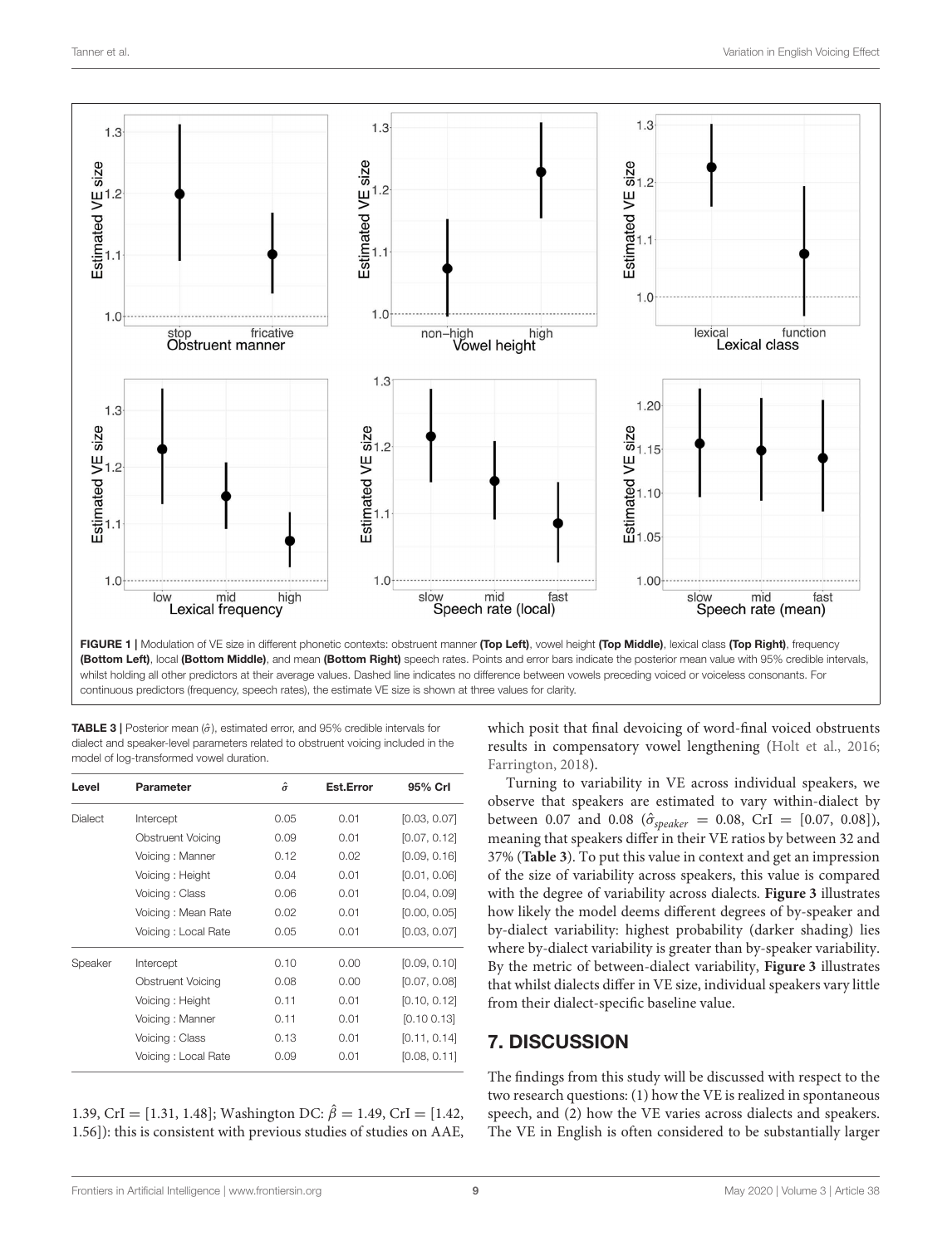

<span id="page-11-0"></span>than in other languages [\(Chen, 1970\)](#page-14-5) and claimed to play a significant perceptual role in cueing consonant voicing [\(Denes,](#page-14-7) [1955\)](#page-14-7). Taken together, these observations have formed the basis for claims that the VE in English is phonologically specified beyond an otherwise phonetically-consistent acoustic property across languages [\(Fromkin, 1977;](#page-14-8) [Keating, 1985\)](#page-15-27). Previous work has focused on controlled laboratory speech, leaving open the question of how the VE is realized in spontaneous English speech.

In this study, the overall VE in spontaneous speech was observed to have a maximum size of around 1.2—substantially smaller than the 1.5 commonly reported in laboratory studies (e.g., [House and Fairbanks, 1953;](#page-15-10) [Peterson and Lehiste, 1960;](#page-15-15) [House, 1961;](#page-15-11) [Chen, 1970\)](#page-14-5), and more consistent with previous research on VE in connected speech [\(Crystal and House, 1982;](#page-14-6) [Tauberer and Evanini, 2009\)](#page-16-8). Spontaneous VE size was also shown to be affected by a range of phonetic factors, such as consonant manner, vowel height, frequency, and speech rate, though the evidence for each of these effects varies substantially (section 6.1). What the effects of these phonetic factors suggest is that contexts where vowels are often shorter also have shorter VE sizes, supporting the argument of "temporal compression": that vowels which have already undergone shortening cannot be subsequently shortened further [\(Harris and Umeda, 1974;](#page-14-12) [Klatt, 1976\)](#page-15-25). An interesting exception to this finding is that the VE size was found to be larger for high vowels than non-high vowels in this study (**[Figure 1](#page-10-0)**)—the direction of this effect may be counter to that predicted by temporal compression, and opens a question as to whether this and other predictions of temporal compression are straightforwardly replicable in spontaneous speech environments. The overall smaller-size and impact of phonetic factors of the VE in spontaneous speech indicates a possible fragility of the VE in spontaneous speech, in apparent contrast to the supposed perceptual importance of the VE as a cue to consonant voicing [\(Denes, 1955;](#page-14-7) [Lisker, 1957;](#page-15-23) [Raphael, 1972\)](#page-15-24). This apparent conflict between the perceptual importance of the VE and its subtlety in production provides an interesting area for future work.

The fact that VE size in English differs so widely between laboratory and connected speech not only demonstrates the importance of speech style and context on phonetic realization [\(Labov, 1972;](#page-15-32) [Lindblom, 1990\)](#page-15-45), but also raises the question of "how big" the VE in English really is, or could be. If larger overall VE size is only observable in laboratory speech, it would be interesting to empirically re-evaluate the question of whether English VE is in fact larger than in other languages. For languages that exhibit smaller VEs than English in laboratory speech [\(Chen,](#page-14-5) [1970\)](#page-14-5), it is not clear how such languages may realize the VE in more naturalistic speech. One possibility is that the VE across languages is comparatively small in spontaneous speech and similarly affected by phonetic factors; alternatively, the VE in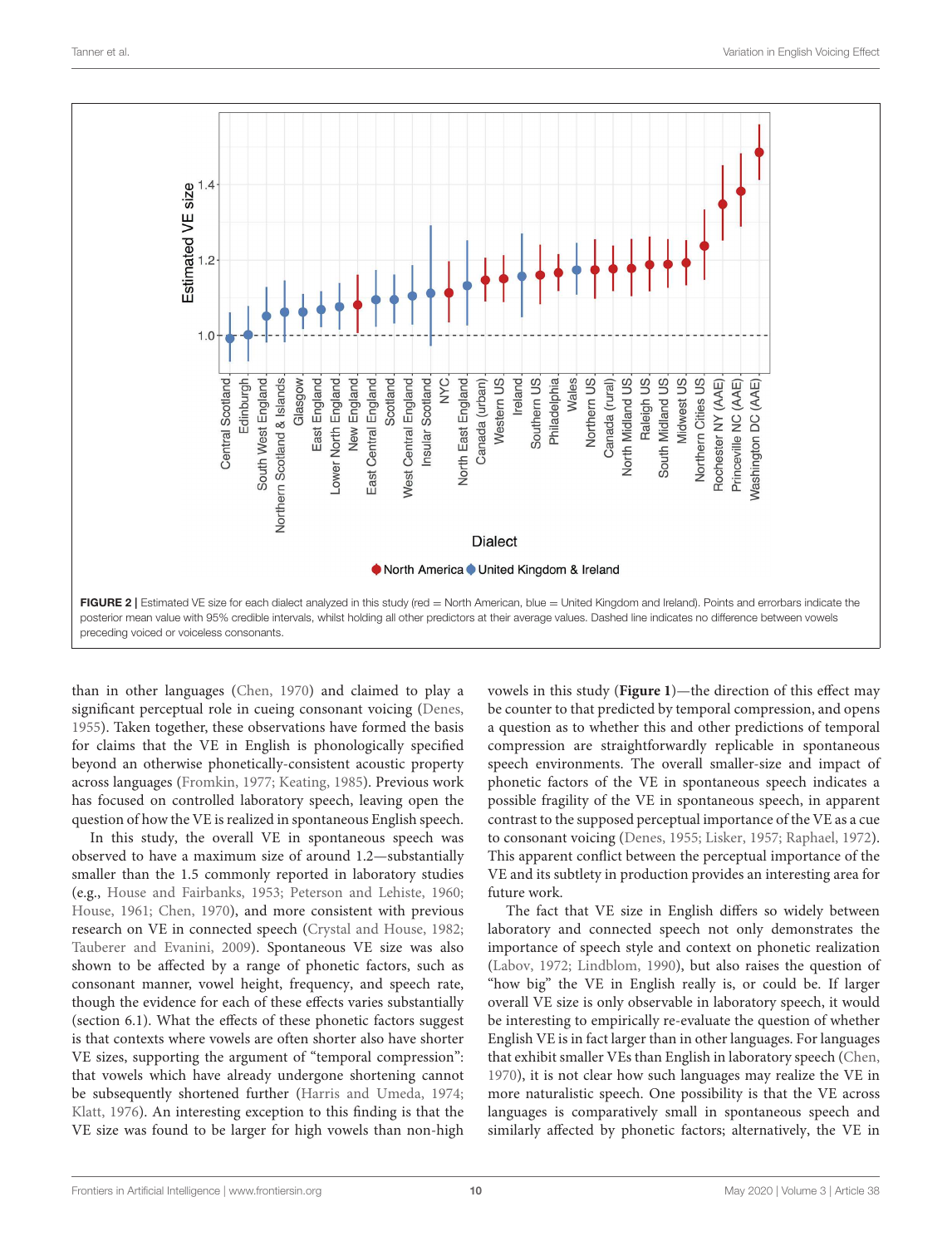<span id="page-12-0"></span>

| TABLE 4   Estimated VE sizes (mean, estimated error, and upper and lower |  |
|--------------------------------------------------------------------------|--|
| credible intervals) for each dialect used in this study.                 |  |

| <b>Dialect</b>              | $\hat{\beta}$ | <b>Est.Error</b> | 95% Crl      |
|-----------------------------|---------------|------------------|--------------|
| Central Scotland            | 0.99          | 0.03             | [0.93, 1.06] |
| Edinburgh                   | 1.01          | 0.04             | [0.93, 1.09] |
| South West England          | 1.05          | 0.03             | [0.99, 1.12] |
| Glasgow                     | 1.06          | 0.02             | [1.02, 1.11] |
| Northern Scotland & Islands | 1.06          | 0.04             | [0.99, 1.14] |
| East England                | 1.07          | 0.02             | [1.02, 1.12] |
| Insular Scotland            | 1.08          | 0.06             | [0.96, 1.21] |
| Lower North England         | 1.08          | 0.03             | [1.02, 1.15] |
| New England                 | 1.08          | 0.04             | [1.00, 1.17] |
| East Central England        | 1.09          | 0.03             | [1.03, 1.16] |
| Scotland                    | 1.10          | 0.03             | [1.04, 1.16] |
| West Central England        | 1.11          | 0.03             | [1.04, 1.18] |
| <b>NYC</b>                  | 1.12          | 0.04             | [1.04, 1.20] |
| North East England          | 1.14          | 0.05             | [1.04, 1.26] |
| Canada (urban)              | 1.15          | 0.02             | [1.09, 1.21] |
| Western US                  | 1.15          | 0.03             | [1.09, 1.21] |
| Canada (rural)              | 1.17          | 0.03             | [1.12, 1.24] |
| Ireland                     | 1.17          | 0.04             | [1.07, 1.28] |
| Philadelphia                | 1.17          | 0.02             | [1.12, 1.22] |
| Southern US                 | 1.17          | 0.03             | [1.10, 1.24] |
| North Midland US            | 1.18          | 0.03             | [1.11, 1.26] |
| Northern US                 | 1.18          | 0.03             | [1.11, 1.26] |
| Wales                       | 1.18          | 0.03             | [1.11, 1.25] |
| Raleigh US                  | 1.19          | 0.03             | [1.13, 1.26] |
| South Midland US            | 1.19          | 0.03             | [1.13, 1.26] |
| Midwest US                  | 1.20          | 0.03             | [1.14, 1.26] |
| Northern Cities US          | 1.24          | 0.04             | [1.15, 1.33] |
| Rochester NY (AAE)          | 1.35          | 0.03             | [1.27, 1.44] |
| Princeville NC (AAE)        | 1.39          | 0.03             | [1.31, 1.48] |
| Washington DC (AAE)         | 1.49          | 0.02             | [1.42, 1.56] |

spontaneous speech across other languages may still be smaller than in English and retain cross-linguistic differences akin to those reported by [Chen \(1970\)](#page-14-5), and thus English would still retain its status as a language with a distinct realization of the VE.

The first research question (section 6.1) considered how the VE was modulated in spontaneous speech, averaging across dialects. To what extent dialects themselves differ in VE was the focus of the second research question. As shown in section 6.2, English was shown to exhibit a range of different VE sizes across individual dialects. The dialects with the smallest and largest VEs—Scottish Englishes and AAE, respectively—were expected to show these values given evidence of additional phonological rules governing vowel duration in these varieties [\(Aitken, 1981;](#page-14-14) [Holt et al., 2016;](#page-15-29) [Rathcke and Stuart-Smith, 2016;](#page-15-28) [Farrington,](#page-14-16) [2018\)](#page-14-16). Beyond these varieties, dialects appear to differ gradiently from each other, ranging in VE values from around 1.05 in South West England to 1.24 in the Northern Cities region (**[Figure 2](#page-11-0)**). As opposed there being a single "English" VE value, there appears to be a range of VE sizes within the language. Such a finding further complicates the notion that English has a particular and large



<span id="page-12-1"></span>VE relative to other languages. Imagining these different dialects as "languages" with minimally different phonological structures, this finding demonstrates that such similar "languages" can have very different phonetic effects [\(Keating, 1985\)](#page-15-27). This in turn underlies a more nuanced approach to the question of whether English truly differs from other languages in its VE size: not only may English have varieties with greater or lesser VE sizes, but other languages may also exhibit similar dialectal VE ranges.

Individual speakers are also shown to vary in the realization of the VE, though the extent of this variability is rather limited when compared to variability across dialects (**[Figure 3](#page-12-1)**): that is, whilst dialects appear to demonstrate a range of possible VE patterns, individual speakers vary little from their dialect-specific baseline values. Such a finding supports an interpretation where the VE has a dialect-specific value which speakers learn as part of becoming a speaker of that speech community. The limited extent of speaker variability could predict that the VE will be stable within individual English dialects, given the key role of synchronic speaker variability as the basis for sound change [\(Ohala, 1989;](#page-15-31) [Baker et al., 2011\)](#page-14-17). This would need checking on a dialect-by-dialect basis, however, given recent evidence of Glaswegian undergoing weakening in its vowel duration patterns [\(Rathcke and Stuart-Smith, 2016\)](#page-15-28). It also highlights the need for studies addressing both synchronic and diachronic variability across dialects, which we hope to address in future work. One important caveat to the finding is that it assumes that all the dialects analyzed in this study contain only speakers who are speakers of that dialect: if a given dialect had a particularly large degree of by-speaker variability, it could be that this could reflect the existence of multiple speakers of different dialects (and thus different VE patterns) within that particular dialect coding. This is unlikely to be a particular problem in this study, however, as a separate model that allows for by-speaker variability to vary on a per-dialect basis showed that no dialect with a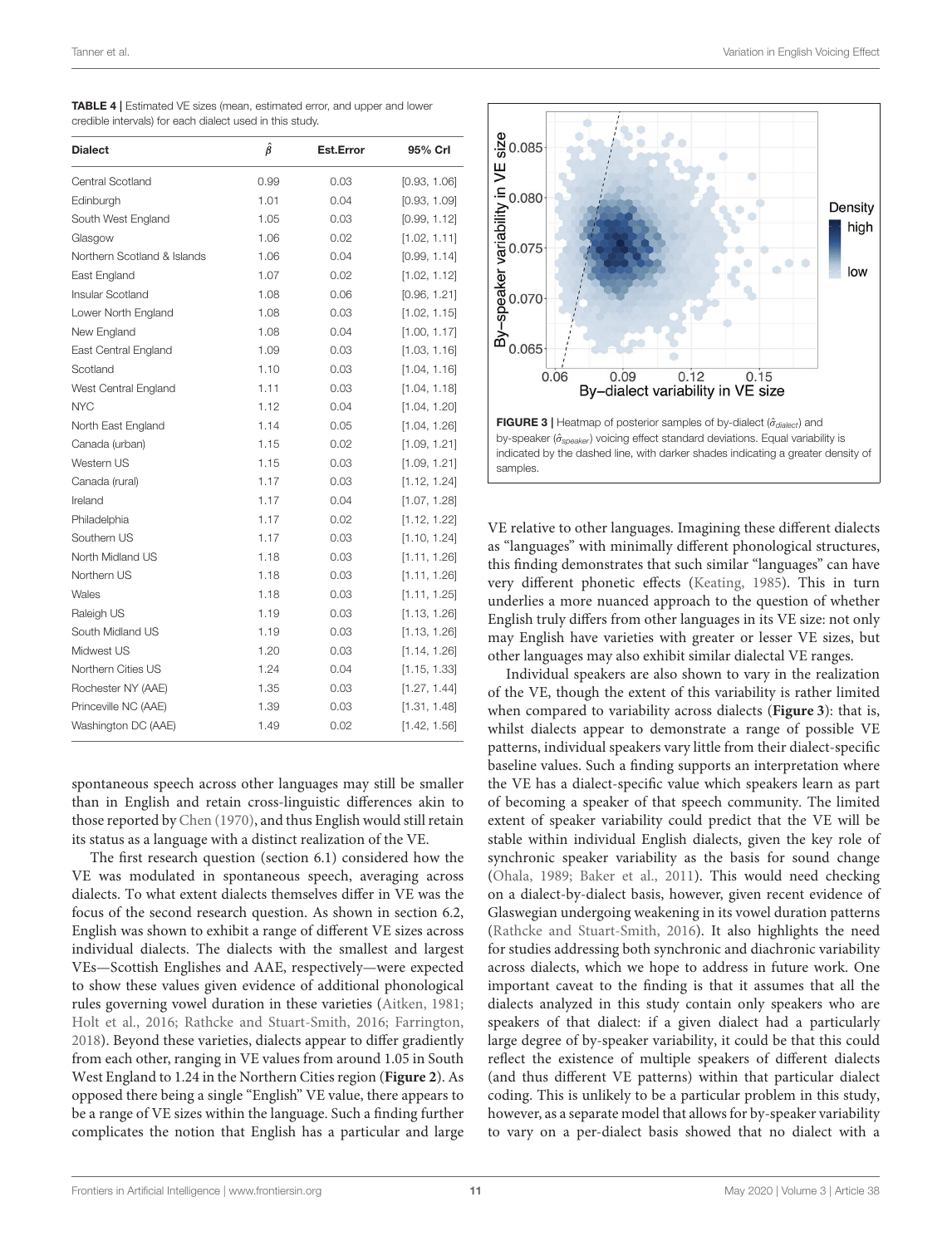sufficiently large number of tokens exhibited overly large byspeaker variability (section 6.2).

By using speech data from multiple sources and multiple dialects, it has been possible to investigate variability of a phonological feature across "English" overall, examine variability at the level of individual dialects and speakers, and reveal the extent of English-wide phonetic variability that was not previously apparent in studies of individual dialects and communities. In this sense, our "large-scale" approach, using consistent measures and controlling factors, enables us to understand the nature of dialectal variability in the English VE directly within the context of both other dialects and English as a whole.

Whilst this kind of study extends the scope of analysis for (socio)phonetic research, there are of course a number of limitations that should be kept in mind in studies of this kind. This study of the English VE predominantly uses data from automatic acoustic measurements, in turn calculated from forced aligned-segmented datasets. All forced-alignment tools have a minimum time resolution (often 10 ms), a minimum segment duration (often 30 ms), and there always exists the possibility of poor or inaccurate alignment. This is a necessary consequence of the volume of data used in this study: there is simply too much data to manually check and correct all durations, and so the best means of limiting these effects is through sensible filtering and modeling of the data. For example, segments with aligned durations of less than 50 ms were excluded, since accurately capturing the duration of a vowel this small could be difficult given the time resolution of the aligner. This decision could exaggerate the size of the VE estimation, as only the most reduced vowels have been removed from the data. Another property of forced alignment which impacts our study of VE is that aligners will only apply the phonological segment label to the segment, meaning that it is possible to only examine VE in terms of phonological voicing specification (i.e., whether a segment is underlyingly voiced or not), as opposed to whether the segment itself was realized with phonetic voicing. For example, the realization of the stop as devoiced [\(Farrington, 2018\)](#page-14-16) or as a glottal stop [\(Smith and Holmes-Elliott, 2018\)](#page-15-46), or the relative duration of the closure preceding the vowel [\(Lehiste, 1970;](#page-15-47) Port and Dalby, [1982;](#page-15-13) [Coretta, 2019\)](#page-14-37), could affect VE size which is not controllable by exclusively using phonological segment labels. How this kind of phonetic variation, and the more general relationship between a "phonological" and a "phonetic" VE, should be understood would certainly be an interesting project for future work. Finally, given the diversity of formats and structures of the corpora available for this study, it has only been possible to categorize and study dialects in a rather broad "regional" fashion. Similarly, we were unable to investigate the effect of speaker age due to the heterogenous coding of age across the corpora: we agree this is an important dimension that we have attempted to account for in the approach to statistical modeling, and is certainly necessary to examine in future work. Whilst these limitations may be less suitable for approaching other questions in phonetics and sociolinguistics which are concerned with variability at a more detailed level, the approach taken in this study points to a promising first step toward exposing the

structures underlying fine-grained phonetic variability at a larger level across multiple speakers and dialects of a language.

# 8. CONCLUSION

The recent increase in availability of spoken-language corpora, and development of speech and data processing tools have now made it easier to perform phonetic research at a "large-scale" incorporating data from multiple different corpora, dialects, and speakers. This study applies this large-scale approach to investigate how the English Voicing Effect (VE) is realized in spontaneous speech, and the extent of its variability across individual dialects and speakers. Little has been known about how the VE varies across dialects bar a handful of studies of specific dialects [\(Aitken, 1981;](#page-14-14) [Tauberer and Evanini, 2009;](#page-16-8) [Holt et al., 2016\)](#page-15-29). English provides an interesting opportunity to directly examine how phonetic implementation may differ across language varieties with minimally different phonological structures [\(Keating, 1985\)](#page-15-27). By applying tools for automatic acoustic analysis [\(McAuliffe et al., 2019\)](#page-15-20) and statistical modeling [\(Carpenter et al., 2017\)](#page-14-9), it was found that the English VE is substantially smaller in spontaneous speech, as compared with controlled laboratory speech, and is modulated by a range of phonetic factors. English dialects demonstrate a wide degree of variability in VE size beyond that expected from specific dialect patterns such as the SVLR, whilst individual speakers are relatively uniform with respect to their dialect-specific baseline values. In this way, this study provides an example of how large-scale studies can provide new insights into the structure of phonetic variability of English and language more generally.

# DATA AVAILABILITY STATEMENT

The datasets generated for this study are available on request to the corresponding author.

# AUTHOR CONTRIBUTIONS

JT extracted the data, performed the statistical analysis, and wrote the first draft of the manuscript. All authors contributed to the conception and design of the study. All authors contributed to manuscript revision, and read and approved the submitted version.

# FUNDING

The research reported here is part of SPeech Across Dialects of English (SPADE): Large-scale digital analysis of a spoken language across space and time (2017–2020); ESRC Grant ES/R003963/1, NSERC/CRSNG Grant RGPDD 501771-16, SSHRC/CRSH Grant 869-2016-0006, NSF Grant SMA-1730479 (Digging into Data/Trans-Atlantic Platform), and was also supported by SSHRC #435-2017-0925 awarded to MS and a Fonds de Recherche du Québec Société et Culture International Internship award granted to JT.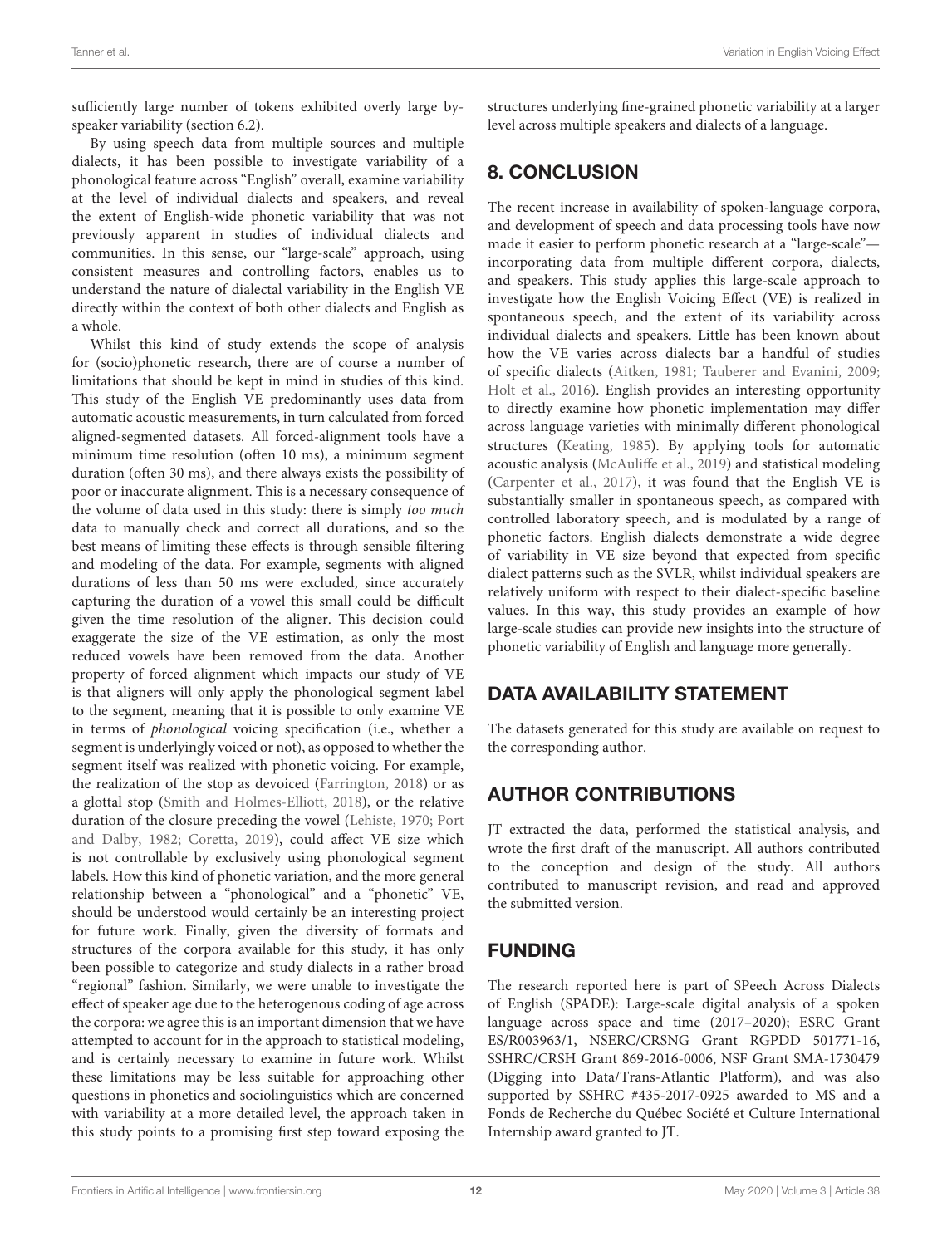#### ACKNOWLEDGMENTS

We acknowledge the crucial contribution of The SPADE Consortium [\(https://spade.glasgow.ac.uk/the-spade-consorti](https://spade.glasgow.ac.uk/the-spade-consortium/) [um/\)](https://spade.glasgow.ac.uk/the-spade-consortium/), which comprises the Data Guardians who generously shared their datasets which are reported in this paper, and/or whose datasets were used in the development of the ISCAN tool. No SPADE research would have been possible without The

#### **REFERENCES**

- <span id="page-14-14"></span>Aitken, A. J. (1981). The Scottish Vowel Length Rule. The Middle English Dialect Project. Edinburgh.
- <span id="page-14-27"></span>Anderson, J., Beavan, D., and Kay, C. (2007). "The Scottish corpus of texts and speech," in Creating and Digitizing Language Corpora, eds J. C. Beal, K. P. Corrigan, and H. L. Moisl (New York, NY: Palgrave), 17–34. doi: [10.1057/9780230223936\\_2](https://doi.org/10.1057/9780230223936_2)
- <span id="page-14-17"></span>Baker, A., Archangeli, D., and Mielke, J. (2011). Variability in American English s-retraction suggests a solution to the actuation problem. Lang. Variat. Change 23, 347–374. doi: [10.1017/S0954394511000135](https://doi.org/10.1017/S0954394511000135)
- <span id="page-14-34"></span>Barr, D. J., Levy, R., Sheepers, C., and Tily, H. J. (2013). Random effects structure for confirmatory hypothesis testing: keep it maximal. J. Mem. Lang. 68, 255–278. doi: [10.1016/j.jml.2012.11.001](https://doi.org/10.1016/j.jml.2012.11.001)
- <span id="page-14-33"></span>Bates, D., Mächler, M., Bolker, B., and Walker, S. (2015). Fitting linear mixedeffects models using lme4. J. Stat. Softw. 67, 1–48. doi: [10.18637/jss.v067.i01](https://doi.org/10.18637/jss.v067.i01)
- <span id="page-14-18"></span>Boberg, C. (2018). "Dialects of North American English," in Handbook of Dialectology, eds C. Boberg, J. Nerbonne, and D. Watt (Oxford: John Wiley and Sons), 450–461. doi: [10.1002/9781118827628.ch26](https://doi.org/10.1002/9781118827628.ch26)
- <span id="page-14-26"></span>Bois, J. W. D., Chafe, W. L., Meyer, S. A., Thompson, S. A., and Martey, N. (2000). Santa Barbara Corpus of Spoken American English. Technical report, Linguistic Data Consortium, Philadelphia, PA.
- <span id="page-14-32"></span>Brysbaert, M., and New, B. (2009). Moving beyond Kucera and Francis: a critical evaluation of current word frequency norms and the introduction of a new and improved word frequency measure for American English. Behav. Res. Methods 41, 977–990. doi: [10.3758/BRM.41.4.977](https://doi.org/10.3758/BRM.41.4.977)
- <span id="page-14-35"></span>Bürkner, P.-C. (2018). Advanced Bayesian multilevel modeling with the R package brms. R J. 10, 395–411. doi: [10.32614/RJ-2018-017](https://doi.org/10.32614/RJ-2018-017)
- <span id="page-14-9"></span>Carpenter, B., Gelman, A., Hoffman, M. D., Lee, D., Goodrich, B., Betancourt, M., et al. (2017). Stan: A probabilistic programming language. J. Stat. Softw. 76, 1–32. doi: [10.18637/jss.v076.i01](https://doi.org/10.18637/jss.v076.i01)
- <span id="page-14-5"></span>Chen, M. (1970). Vowel length variation as a function of the voicing of the consonant environment. Phonetica 22, 129–159. doi: [10.1159/000259312](https://doi.org/10.1159/000259312)
- <span id="page-14-1"></span>Clopper, C. G., Pisoni, D. B., and de Jong, K. (2005). Acoustic characteristics of the vowel systems of six regional varieties of American English. J. Acoust. Soc. Am. 118, 1661–1676. doi: [10.1121/1.2000774](https://doi.org/10.1121/1.2000774)
- <span id="page-14-31"></span>Cohen Priva, U., and Gleason, E. (2018). "The role of fast speech in sound change," in Proceedings of the 40th Annual Conference of the Cognitive Science Society (Austin, TX: Cognitive Science Society), 1512–1517.
- <span id="page-14-19"></span>Coleman, J., Baghai-Ravary, L., Pybus, J., and Grau, S. (2012). Audio BNC: The Audio Edition of the Spoken British National Corpus. Technical report, Oxford. Available online at:<http://www.phon.ox.ac.uk/AudioBNC>
- <span id="page-14-4"></span>Coleman, J., Renwick, M. E. L., and Temple, R. A. M. (2016). Probabilistic underspecification in nasal place assimilation. Phonology 33, 425–458. doi: [10.1017/S0952675716000208](https://doi.org/10.1017/S0952675716000208)
- <span id="page-14-37"></span>Coretta, S. (2019). An exploratory study of voicing-related differences in vowel duration as compensatory temporal adjustment in Italian and Polish. Glossa 4, 1–25. doi: [10.5334/gjgl.869](https://doi.org/10.5334/gjgl.869)
- <span id="page-14-6"></span>Crystal, T. H., and House, A. S. (1982). Segmental durations in connected speech signals: preliminary results. J. Acoust. Soc. Am. 72, 705–716. doi: [10.1121/1.388251](https://doi.org/10.1121/1.388251)
- <span id="page-14-13"></span>Cuartero, N. (2002). Voicing assimilation in Catalan and English (Ph.D. thesis). Universitat Autónoma de Barcelona, Barcelona, Spain.
- <span id="page-14-7"></span>Denes, P. (1955). Effect of duration on the perception of voicing. J. Acoust. Soc. Am. 27, 761–764. doi: [10.1121/1.1908020](https://doi.org/10.1121/1.1908020)

SPADE Consortium. This research reported in this paper is an extended version of a preliminary report in [Tanner et al. \(2019\)](#page-16-14). We would like to thank the audiences of the 2019 Montreal-Ottawa-Toronto Phonology Workshop and UK Language Variation & Change 12 for their feedback on previous versions of this research. We also thank SPADE team members, especially Michael Goodale, Rachel Macdonald, and Michael McAuliffe for assistance with data management.

<span id="page-14-2"></span>Docherty, G. (1992). The Timing of Voicing in British English Obstruents. Berlin; New York, NY: Foris. doi: [10.1515/9783110872637](https://doi.org/10.1515/9783110872637)

- <span id="page-14-29"></span>Dodsworth, R. (2013). Retreat from the Southern Vowel Shift in Raleigh, NC: social factors. Univ. Pennsylvania Work. Pap. Linguist. 19, 31–40. Available online at: <https://repository.upenn.edu/pwpl/vol19/iss2/5/>
- <span id="page-14-25"></span>Dodsworth, R., and Kohn, M. (2012). Urban rejection of the vernacular: the SVS undone. Lang. Variat. Change 24, 221–245. doi: [10.1017/S0954394512000105](https://doi.org/10.1017/S0954394512000105)
- <span id="page-14-3"></span>Ernestus, M., Hanique, I., and Verboom, E. (2015). The effect of speech situation on the occurrence of reduced word pronunciation variants. J. Phonet. 38, 60–75. doi: [10.1016/j.wocn.2014.08.001](https://doi.org/10.1016/j.wocn.2014.08.001)
- <span id="page-14-24"></span>Fabricius, A. H. (2000). T-glottalling between stigma and prestige: a sociolinguistic study of Modern RP (Ph.D. thesis). Copenhagen Business School, Copenhagen, Denmark.
- <span id="page-14-16"></span>Farrington, C. (2018). Incomplete neutralization in African American English: the cast of final consonant devoicing. Lang. Variat. Change 30, 361–383. doi: [10.1017/S0954394518000145](https://doi.org/10.1017/S0954394518000145)
- <span id="page-14-8"></span>Fromkin, V. A. (1977). "Some questions regarding universal phonetics and phonetic representations," in Linguistic Studies Offered to Joseph Greenberg on the Occasion of His Sixtieth Birthday, ed A. Juilland (Saratoga, NY: Anma Libri), 365–380.
- <span id="page-14-20"></span>Fromont, R., and Hay, J. (2012). "LaBB-CAT: an annotation store," in Australasian Language Technology Workshop 2012, Vol. 113, 113–117.
- <span id="page-14-30"></span>Fruehwald, J. (2013). The phonological influence on phonetic change (Ph.D. thesis). University of Pennsylvania, Pennsylvania, PA, United States.
- <span id="page-14-36"></span>Gelman, A., and Hill, J. (2007). Data Analysis Using Regression and Multilevel/Hierarchical Models. Cambridge: Cambridge University Press. doi: [10.1017/CBO9780511790942](https://doi.org/10.1017/CBO9780511790942)
- <span id="page-14-21"></span>Geng, C., Turk, A., Scobbie, J. M., Macmartin, C., Hoole, P., Richmond, K., et al. (2013). Recording speech articulation in dialogue: evaluating a synchronized double electromagnetic articulography setup. J. Phonet. 41, 421–431. doi: [10.1016/j.wocn.2013.07.002](https://doi.org/10.1016/j.wocn.2013.07.002)
- <span id="page-14-28"></span>Godfrey, J. J., Holliman, E. C., and McDaniel, J. (1992). "SWITCHBOARD: telephone speech corpus for research and development," in Proceedings of the 1992 IEEE International Conference on Acoustics, Speech and Signal Processing - Vol. 1 [\(San Francisco, CA\), 517–520. doi: 10.1109/ICASSP.1992.](https://doi.org/10.1109/ICASSP.1992.225858) 225858
- <span id="page-14-23"></span>Greenbaum, S., and Nelson, G. (1996). The International Corpus of English (ICE project). World English. 15, 3–15. doi: [10.1111/j.1467-971X.1996.tb00088.x](https://doi.org/10.1111/j.1467-971X.1996.tb00088.x)
- <span id="page-14-0"></span>Guy, G. (1980). "Variation in the group and the individual: the case of final stop deletion," in Locating Language in Time and Space, ed W. Labov (New York, NY: Academic Press), 1–36.
- <span id="page-14-12"></span>Harris, M., and Umeda, N. (1974). Effect of speaking mode on temporal factors in speech: vowel duration. J. Acoust. Soc. Am. 56, 1016–1018. doi: [10.1121/1.1903366](https://doi.org/10.1121/1.1903366)
- <span id="page-14-10"></span>Heffner, R.-M. S. (1937). Notes on the lengths of vowels. Am. Speech 12, 128–134. doi: [10.2307/452621](https://doi.org/10.2307/452621)
- <span id="page-14-15"></span>Hewlett, N., Matthews, B., and Scobbie, J. M. (1999). "Vowel duration in Scottish English speaking children," in Proceedings of 14th The International Congress of Phonetic Sciences (San Francisco, CA).
- <span id="page-14-11"></span>Hibbitt, G. W. (1948). Diphthongs in American speech: a study of the duration of diphthongs in the contextual speech of two hundred and ten male undergraduates (Ph.D. thesis). Columbia University, New York, NY, United States.
- <span id="page-14-22"></span>Holmes-Elliott, S. (2015). London calling: assessing the spread of metropolitan features in the southeast (Ph.D. thesis). University of Glasgow, Glasgow, Scotland.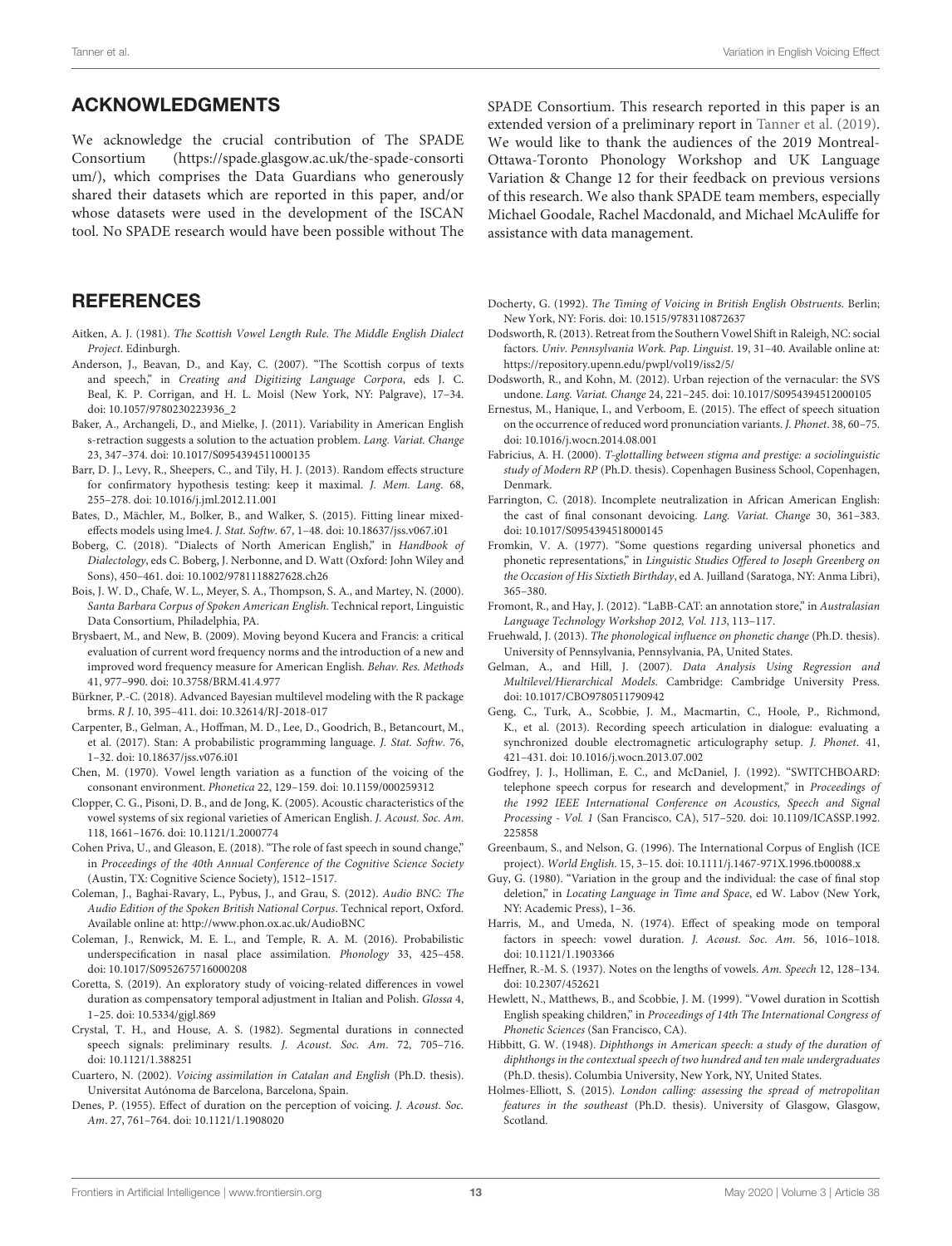- <span id="page-15-29"></span>Holt, Y. F., Jacewicz, E., and Fox, R. A. (2016). Temporal variation in African American English: the distinctive use of vowel duration. J. Phonet. Audiol[. 2. doi: 10.4172/2471-9455.10](https://doi.org/10.4172/2471-9455.1000121) 00121
- <span id="page-15-11"></span>House, A. S. (1961). On vowel duration in English. J. Acoust. Soc. Am. 33, 1174–1178. doi: [10.1121/1.1908941](https://doi.org/10.1121/1.1908941)
- <span id="page-15-10"></span>House, A. S., and Fairbanks, G. (1953). The influence of consonant environment upon the secondary acoustical characteristics of vowels. J. Acoust. Soc. Am. 25, 105–113. doi: [10.1121/1.1906982](https://doi.org/10.1121/1.1906982)
- <span id="page-15-7"></span>Jacewicz, E., and Fox, R. A. (2013). "Cross-dialectal differences in dynamic formant patterns in American English vowels," in Vowel Inherent Spectral Change, eds G. S. Morrison and P. F. Assmann (Berlin: Springer), 177–198. doi: [10.1007/978-3-642-14209-3\\_8](https://doi.org/10.1007/978-3-642-14209-3_8)
- <span id="page-15-22"></span>Jones, D. (1948). An Outline of English Phonetics. New York, NY: E. P. Dutton & Company.
- <span id="page-15-30"></span>Keating, P. (1984). Phonetic and phonological representation of stop consonant voicing. Language 60, 189–218. doi: [10.2307/413642](https://doi.org/10.2307/413642)
- <span id="page-15-17"></span>Keating, P. (2006). "Phonetic encoding of prosodic structure," in Speech Production: Models, Phonetic Processes, and Techniques, eds J. Harrington and M. Tabain (New York, NY: Psychology Press), 197–186.
- <span id="page-15-27"></span>Keating, P. A. (1985). "Universal phonetics and the organization of grammars," in Phonetic Linguistics: Essays in Honor of Peter Ladefoged, ed V. A. Fromkin (New York, NY: Academic Press), 115–132.
- <span id="page-15-37"></span>Kendall, T., and Farrington, C. (2018). The Corpus of Regional African American Language. Version 2018.10.06, Eugene, OR.
- <span id="page-15-21"></span>Kenyon, J. S. (1940). American Pronunciation. Ann Arbor, MI: George Wahr.
- <span id="page-15-12"></span>Klatt, D. H. (1973). Interaction between two factors that influence vowel duration. J. Acoust. Soc. Am. 54, 1102–1104. doi: [10.1121/1.1914322](https://doi.org/10.1121/1.1914322)
- <span id="page-15-25"></span>Klatt, D. H. (1976). Linguistic uses of segmental duration in English: acoustic and perceptual evidence. J. Acoust. Soc. Am. 59, 1208–1221. doi: [10.1121/1.380986](https://doi.org/10.1121/1.380986)
- <span id="page-15-6"></span>Kleinschmidt, D. F. (2018). Structure in talker variability: how much is there and how much can it help? Lang. Cogn. Neurosci. 34, 1–26. doi: [10.1080/23273798.2018.1500698](https://doi.org/10.1080/23273798.2018.1500698)
- <span id="page-15-32"></span>Labov, W. (1972). Sociolinguistic Patterns. Philadelphia, PA: University of Pennsylvania Press.
- <span id="page-15-1"></span>Labov, W., Ash, S., and Boberg, C. (2006). The Atlas of North American English: Phonetics, Phonology, and Sound Change. Berlin: Mouton de Gruyter. doi: [10.1515/9783110167467](https://doi.org/10.1515/9783110167467)
- <span id="page-15-0"></span>Labov, W., Cohen, P., Robins, C., and Lewis, J. (1968). A Study of the Non-Standard English of Negro and Puerto Rican Speakers in New York City. Technical Report 1 & 2, Linguistics Laboratory, University of Pennsylvania.
- <span id="page-15-39"></span>Labov, W., and Rosenfelder, I. (2011). "New tools and methods for very large scale measurements of very large corpora," in New Tools and Methods for Very-Large-Scale Phonetics Research Workshop, Pennsylvania, PA.
- <span id="page-15-8"></span>Labov, W., Rosenfelder, I., and Fruehwalf, J. (2013). One hundred years of sound change in Philadelphia: linear incrementation, reversal, and reanalysis. Language 89, 30–65. doi: [10.1353/lan.2013.0015](https://doi.org/10.1353/lan.2013.0015)
- <span id="page-15-47"></span>Lehiste, I. (1970). Temporal organization of higher-level linguistic units. J. Acoust. Soc. Am. 48:111. doi: [10.1121/1.1974906](https://doi.org/10.1121/1.1974906)
- <span id="page-15-44"></span>Lewandowski, D., Kurowicka, D., and Joe, H. (2009). Generating random correlation matrices based on vines and extended onion method. J. Multivar. Anal. 100, 1989–2001. doi: [10.1016/j.jmva.2009.04.008](https://doi.org/10.1016/j.jmva.2009.04.008)
- <span id="page-15-9"></span>Liberman, M. (2018). Corpus phonetics. Annu. Rev. Linguist. 5, 91–107. doi: [10.1146/annurev-linguistics-011516-033830](https://doi.org/10.1146/annurev-linguistics-011516-033830)
- <span id="page-15-4"></span>Liberman, M. A., Cooper, F. S., Shankweiler, D. P., and Studdert-Kennedy, M. (1967). Perception of the speech code. Psychol. Rev. 74, 431–461. doi: [10.1037/h0020279](https://doi.org/10.1037/h0020279)
- <span id="page-15-45"></span>Lindblom, B. (1990). "Explaining phonetic variation: a sketch of the h&h theory," in Speech Production and Speech Modelling, Vol. 4 of NATO ASI Series, eds W. J. Hardcastle and A. Marchal (Dordrecht: Kluwer Academic Publishers), 403–439. doi: [10.1007/978-94-009-2037-8\\_16](https://doi.org/10.1007/978-94-009-2037-8_16)
- <span id="page-15-23"></span>Lisker, L. (1957). Linguistic segments, acoustic segments and synthetic speech. Language 33, 370–374. doi: [10.2307/411159](https://doi.org/10.2307/411159)
- <span id="page-15-5"></span>Lisker, L. (1985). The pursuit of invariance in speech signals. J. Acoust. Soc. Am. 77, 1199-1202. doi: [10.1121/1.392185](https://doi.org/10.1121/1.392185)
- <span id="page-15-16"></span>Luce, P. A., and Charles-Luce, J. (1985). Contextual effects on vowel duration, closure duration, and the consonant/vowel ratio in speech production. J. Acoust. Soc. Am. 78, 1949–1957. doi: [10.1121/1.392651](https://doi.org/10.1121/1.392651)
- <span id="page-15-26"></span>Mack, M. (1982). Voicing-dependent vowel duration in English and French: monolingual and bilingual production. J. Acoust. Soc. Am. 71, 173–178. doi: [10.1121/1.387344](https://doi.org/10.1121/1.387344)
- <span id="page-15-20"></span>McAuliffe, M., Coles, A., Goodale, M., Mihuc, S., Wagner, M., Stuart-Smith, J., et al. (2019). "ISCAN: A system for integrated phonetic analyses across speech corpora," in Proceedings of the 19th International Congress of Phonetic Sciences (Melbourne, VIC).
- <span id="page-15-34"></span>McAuliffe, M., Scolof, M., Mihuc, S., Wagner, M., and Sonderegger, M. (2017a). Montreal Forced Aligner [computer program]. Available online at: [https://](https://montrealcorpustools.github.io/Montreal-Forced-Aligner/) [montrealcorpustools.github.io/Montreal-Forced-Aligner/](https://montrealcorpustools.github.io/Montreal-Forced-Aligner/)
- <span id="page-15-41"></span>McAuliffe, M., Stengel-Eskin, E., Socolof, M., and Sonderegger, M. (2017b). "Polyglot and Speech Corpus Tools: a system for representing, integrating, and querying speech corpora," in Proceedings of Interspeech 2017 (Stockholm). doi: [10.21437/Interspeech.2017-1390](https://doi.org/10.21437/Interspeech.2017-1390)
- <span id="page-15-43"></span>Nicenboim, B., and Vasishth, S. (2016). Statistical methods for linguistic research: foundational ideas - part II. Lang. Linguist. Compass 10, 591–613. doi: [10.1111/lnc3.12207](https://doi.org/10.1111/lnc3.12207)
- <span id="page-15-31"></span>Ohala, J. (1989). "Sound change is drawn from a pool of synchronic variation," in Language Change: Contributions to the Study of Its Causes, eds L. E. Breivik and E. H. Jahr (Berlin: Mouton de Gruyter), 173–198.
- <span id="page-15-15"></span>Peterson, G. E., and Lehiste, I. (1960). Duration of syllable nuclei in English. J. Acoust. Soc. Am. 32, 693–703. doi: [10.1121/1.1908183](https://doi.org/10.1121/1.1908183)
- <span id="page-15-36"></span>Pitt, M. A., Dilley, L., Johnson, K., Kiesling, S., Raymond, W., Hume, E., et al. (2007). Buckeye Corpus of Spontaneous Speech, 2nd Edn. Columbus, OH: Ohio State University.
- <span id="page-15-13"></span>Port, R. F., and Dalby, J. (1982). Consonant/vowel ratio as a cue for voicing in English. Percept. Psychophys. 32, 141–152. doi: [10.3758/BF03204273](https://doi.org/10.3758/BF03204273)
- <span id="page-15-24"></span>Raphael, L. J. (1972). Preceding vowel duration as a cue to the perception of the voicing characteristic of word-final consonants in American English. J. Acoust. Soc. Am. 51, 1296–1303. doi: [10.1121/1.1912974](https://doi.org/10.1121/1.1912974)
- <span id="page-15-28"></span>Rathcke, T., and Stuart-Smith, J. (2016). On the tail of the Scottish Vowel Length Rule in Glasgow. Lang. Speech 59, 404–430. doi: [10.1177/0023830915611428](https://doi.org/10.1177/0023830915611428)
- <span id="page-15-42"></span>Roettger, T. B., Winter, B., and Baayen, R. H. (2019). Emergent data analysis in phonetic sciences: towards pluralism and reproducibility. J. Phonet. 73, 1–7. doi: [10.1016/j.wocn.2018.12.001](https://doi.org/10.1016/j.wocn.2018.12.001)
- <span id="page-15-33"></span>Rosen, N., and Skriver, C. (2015). Vowel patterning of Mormons in Southern Alberta, Canada. Lang. Commun. 42, 104–115. doi: [10.1016/j.langcom.2014.12.007](https://doi.org/10.1016/j.langcom.2014.12.007)
- <span id="page-15-38"></span>Rosenfelder, I., Fruehwald, J., Evanini, K., Seyfarth, S., Gorman, K., Prichard, H., et al. (2014). FAVE (Forced Alignment and Vowel Extraction) Program Suite v1.2.2 10.5281/zenodo.22281.
- <span id="page-15-14"></span>Rositzke, H. A. (1939). Vowel-length in General American speech. Am. Speech 15, 99–109. doi: [10.2307/408728](https://doi.org/10.2307/408728)
- <span id="page-15-46"></span>Smith, J., and Holmes-Elliott, S. (2018). The unstoppable glottal: tracking rapid change in an iconic British variable. English Lang. Linguist. 22, 323–355. doi: [10.1017/S1360674316000459](https://doi.org/10.1017/S1360674316000459)
- <span id="page-15-35"></span>Solanki, V. J. (2017). Brains in dialogue: investigating accommodation in live conversational speech for both speech and EEG data (Ph.D. thesis). University of Glasgow, Glasgow, Scotland.
- <span id="page-15-18"></span>Solé, M.-J. (2007). "Controlled and mechanical properties in speech," in Experimental Approaches to Phonology, eds P. Beddor and M. Ohala (Oxford: Oxford University Press), 302–321.
- <span id="page-15-3"></span>Sonderegger, M., Bane, M., and Graff, P. (2017). The medium-term dynamics of accents on reality television. Language 93, 598–640. doi: [10.1353/lan.2017.0038](https://doi.org/10.1353/lan.2017.0038)
- <span id="page-15-19"></span>Sonderegger, M., Stuart-Smith, J., McAuliffe, M., Macdonald, R., and Kendall, T. (2019). "Managing data for integrated speech corpus analysis in SPeech Across Dialects of English (SPADE)," in Open Handbook of Linguistic Data Management, eds A. Berez-Kroeker, B. McDonnell, E. Koller, and L. Collister (Cambridge: MIT Press).
- <span id="page-15-40"></span>Stuart-Smith, J., Jose, B., Rathcke, T., MacDonald, R., and Lawson, E. (2017). "Changing sounds in a changing city: an acoustic phonetic investigation of real-time change over a century of Glaswegian," in Language and a Sense of Place: Studies in Language and Region, eds C. Montgomery and E. Moore [\(Cambridge: Cambridge University Press\), 38–65. doi: 10.1017/97813161624](https://doi.org/10.1017/9781316162477.004) 77.004
- <span id="page-15-2"></span>Stuart-Smith, J., Sonderegger, M., Rathcke, T., and Macdonald, R. (2015). The private life of stops: VOT in a real-time corpus of spontaneous Glaswegian. Lab. Phonol. 6, 505–549. doi: [10.1515/lp-2015-0015](https://doi.org/10.1515/lp-2015-0015)